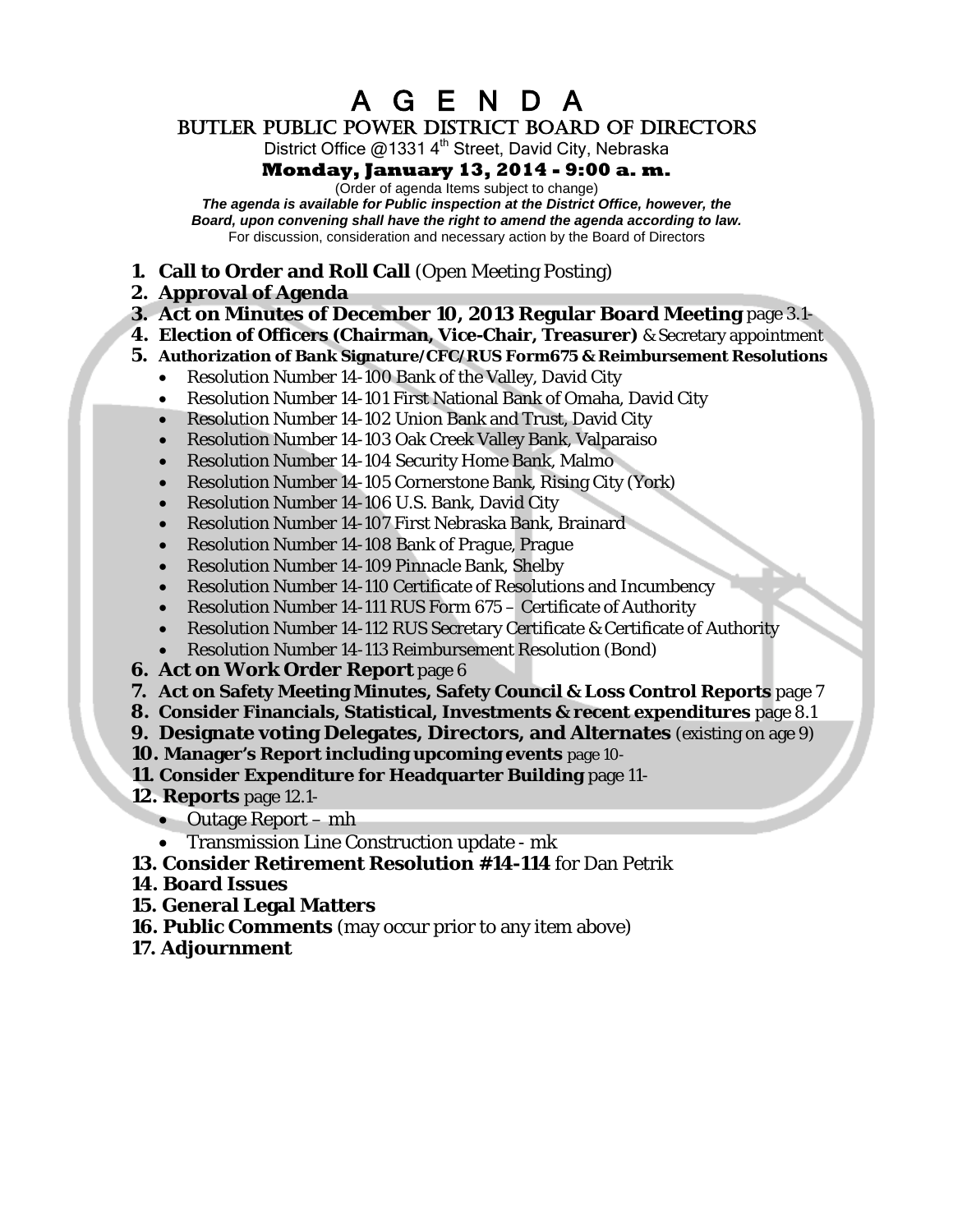### <span id="page-1-0"></span>**PROCEEDINGS OF THE BOARD OF DIRECTORS OF THE BUTLER PUBLIC POWER DISTRICT REGULAR MEETING HELD ON DECEMBER 10, 2013**

**CALL TO ORDER, ROLL CALL AND NOTICE OF MEETING.** The board of directors of the Butler Public Power District met in a regularly scheduled meeting December 10, 2013 at the district office in David City, Nebraska. The meeting was called to order at 9:00 a.m. by President Schmid with the following directors present: Mark Blazek, John D. Schmid, Gary Yindrick, Larry Dauel, Mike Dewispelare, and Gary L. Kucera. Absent was Director Walter K. Crook. Also present were General Manager Gary Westphal, Legal Counsel, James E. Papik, Accounting Manager, Dolly Stara, Dan Petrik and Technical Systems Manager, John Vandenberg.

Moved by Blazek, seconded by Yindrick to excuse the absence of Director Walter K. Crook due to his attendance at a CFC meeting. Upon roll call vote, the directors voted as follows: Blazek, Dauel, Yindrick, Dewispelare, Kucera and Schmid, voted aye, no nay votes, motion carried.

Chairman Schmid acknowledged that a copy of the Nebraska Open Meeting Law Act was posted in the board room and available for inspection

**APPROVAL OF AGENDA.** Moved by Dauel, seconded by Kucera, to approve the agenda. Upon roll call vote, the directors voted as follows: Blazek, Yindrick, Dauel, Dewispelare, Kucera and Schmid voted aye, no nay votes, motion carried.

**ACT ON MINUTES OF NOVEMBER 11, 2013 REGULAR BOARD MEETING.** Moved by Kucera, seconded by Dewispelare to approve the minutes of the November 11, 2013 regular monthly board meeting, as mailed. Upon roll call vote, the directors voted as follows: Blazek, Dauel, Yindrick, Dewispelare, Kucera and Schmid, voted aye, no nay votes, motion carried.

**WORK ORDER REPORT.** Moved by Yindrick, seconded by Dauel to approve the work orders presented. Upon roll call vote, the directors voted as follows: Dauel, Yindrick, Dewispelare, Kucera, Schmid, and Blazek voted aye, no nay votes, motion carried.

## **SAFETY MEETING MINUTES, SAFETY COUNCIL AND LOSS CONTROL REPORTS.**

Westphal reviewed the minutes of the November 4, 2013 and November 15, 2013 monthly safety meetings with the board. Moved by Dewispelare, seconded by Blazek to approve the manager's job training and safety report. Upon roll call vote, the directors voted as follows: Dauel, Schmid, Yindrick, Dewispelare, Kucera, and Blazek voted aye, no nay votes, motion carried.

**FINANCIAL, STATISTICAL, INVESTMENTS & RECENT EXPENDITURES REPORT.** Moved by Kucera, seconded by Yindrick to approve the financial and statistical report for the month ending October 31, 2013, which included a statement of operation, balance sheet, power sales, investment analysis, temporary investments, credit card expenditures in the amount of \$3,197.59 and total checks written in the amount of \$1,509,896.06 including payroll. Upon roll call vote, the directors voted as follows: Dauel, Schmid, Yindrick, Dewispelare, Kucera, and Blazek voted aye, no nay votes, motion carried.

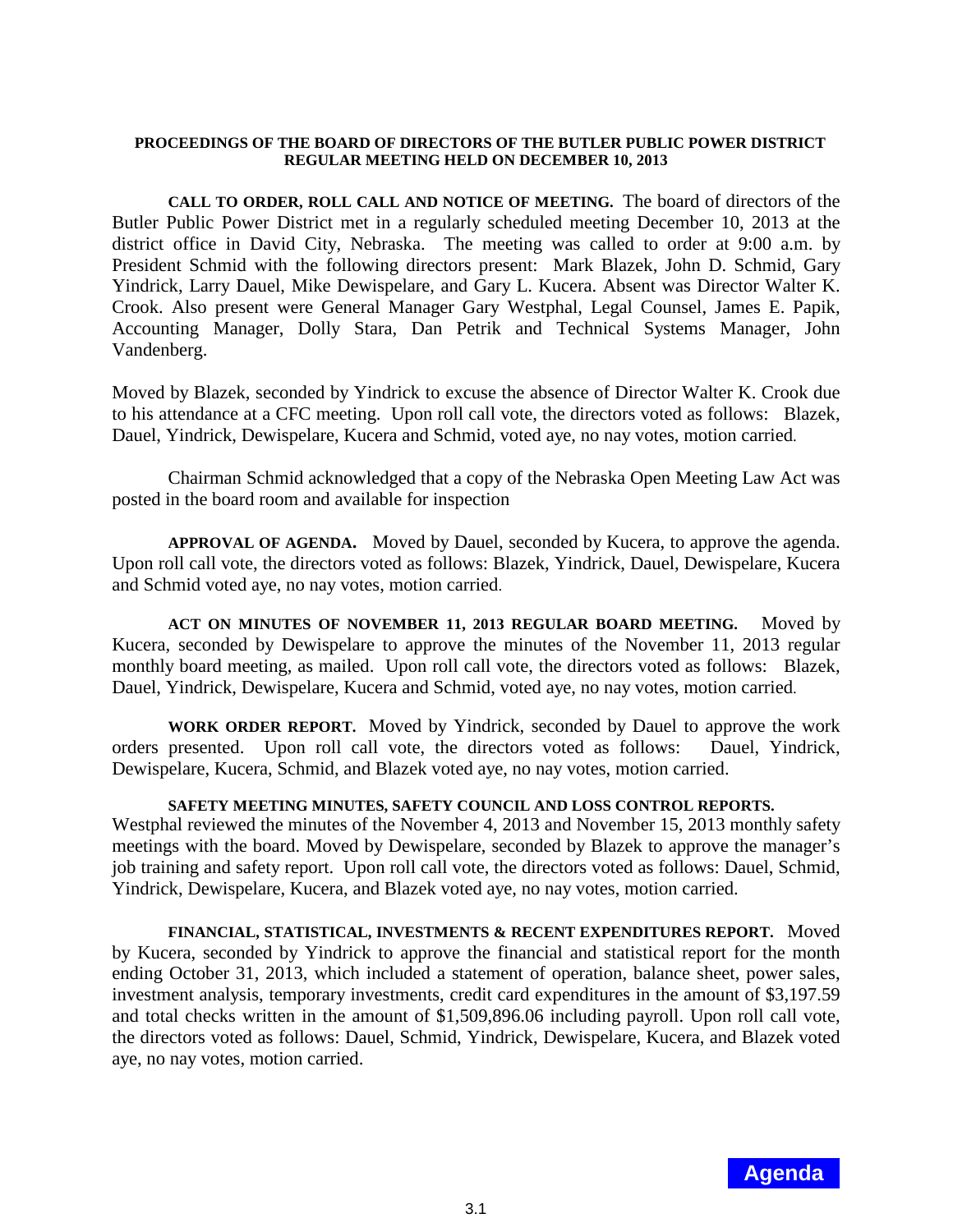**RESOLUTION 13-122 TO CONSIDER PUBLIC FUND BANKING.** Moved by Dewispelare, seconded by Blazek to approve the Depository Resolution 13-122 copy attached for Bank of the Valley. Upon roll call vote, the directors voted as follows: Dauel, Schmid, Yindrick, Dewispelare, Kucera, and Blazek voted aye, no nay votes, motion carried.

**FISCAL POLICY 104.** Moved by Dauel, seconded by Kucera to approve Fiscal Policy 104 as proposed by Management copy attached. Upon roll call vote, the directors voted as follows: Dauel, Schmid, Yindrick, Dewispelare, Kucera, and Blazek voted aye, no nay votes, motion carried.

**DOUBTFUL ACCOUNT WRITE-OFFS.** Moved by Dauel, seconded by Kucera to approve the write-off of uncollectable accounts totaling \$5,616.57. Upon roll call vote, the directors voted as follows: Dauel, Schmid, Yindrick, Dewispelare, Kucera, and Blazek voted aye, no nay votes, motion carried.

**MANAGER'S REPORT INCLUDING UPCOMING EVENTS.** Westphal gave his monthly report which included the following NPPD matters: little progress is being made on the new wholesale power contract, Northeast Nebraska Public Power District received a proposal from Big River Electrical Coop in Kentucky. Westphal also reported that the NREA dues will increase 2.97% in 2014, the NRECA 2014 dues are \$8,445.00. Westphal reported that he had followed up with a customer complaint to the Better Business Bureau and indicated that there was no need to revise Operating Policy 112 and provided a list of upcoming events. Moved by Kucera, seconded by Yindrick to approve the manager's monthly report. Upon roll call vote, the directors voted as follows: Dauel, Schmid, Yindrick, Dewispelare, Kucera, and Blazek voted aye, no nay votes, motion carried.

Meeting recessed at 10:00 a.m., meeting reconvened at 10:15 a.m. by President Schmid.

### **REPORTS**

- **A. OUTAGE REPORT.** A total of 4,778.2 hours were reported for October, 2013.
- **B. NREA BOARD MEETING**. All Board Members and General Manager attended this meeting.
- **C. NEG&T BOARD MEETING.** President Schmid reported that the Northeast Nebraska Public Power District has asked the NEG&T to be an associate member.
- **D. NSIA/NWRA JOINT ANNUAL MEETING.** Westphal attended and reported that the main focus of the meeting was the issue with the Republican River basin and the State of Kansas and the Water Funding Task Force.
- **E. TRANSMISSION LINE CONSTRUCTION UPDATE.** Report tabled until next meeting.
- **F. 2014 BOARD MEETING SCHEDULE.** The information was distributed to the board member.

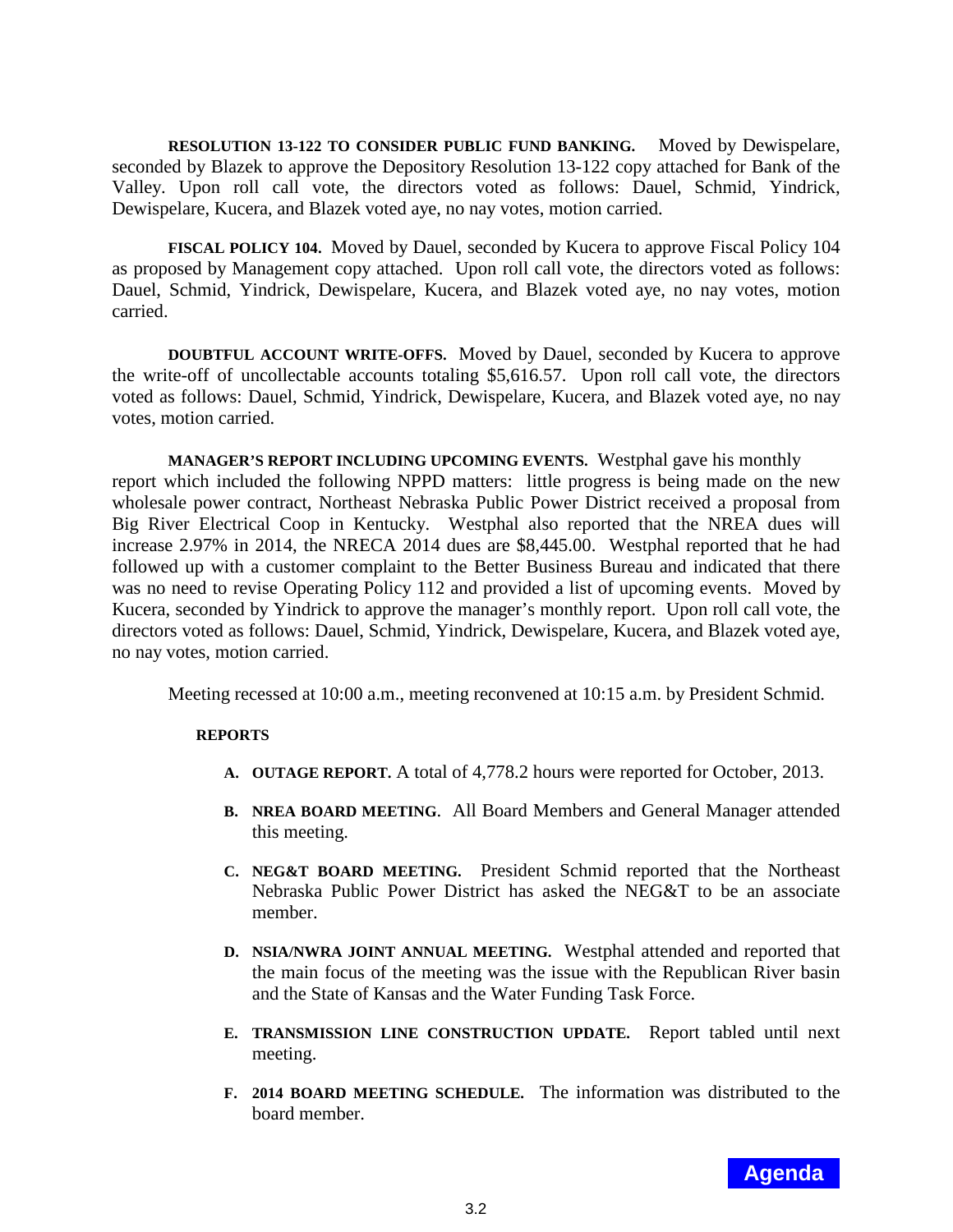**DIRECTOR'S ISSUES.** None

**CONSIDER 2014 O&M BUDGET**. Westphal reviewed the proposed 2014 budget including the operation and maintenance and the capital budget with the board in detail. Moved by Yindrick, seconded by Dewispelare to approve the 2014 budget, operating and maintenance and the capital additions as proposed by management. Upon roll call vote, the directors voted as follows: Dauel, Schmid, Yindrick, Dewispelare, Kucera, and Blazek voted aye, no nay votes, motion carried.

### **PUBLIC COMMENTS:** NONE

### **GENERAL LEGAL MATTERS:** NONE

**ADJOURNMENT.** The meeting was adjourned at 12:00 p.m. by President Schmid.

\_\_\_\_\_\_\_\_\_\_\_\_\_\_\_\_\_\_\_\_\_\_\_\_\_\_\_\_\_\_\_\_\_\_ \_\_\_\_\_\_\_\_\_\_\_\_\_\_\_\_\_\_\_\_\_\_\_\_\_\_\_\_\_\_\_\_\_\_\_\_

Respectfully submitted,

John D. Schmid, President James E Papik, Secretary

### **CERTIFICATE OF SECRETARY**

I, James E. Papik, do hereby certify that I am duly elected, qualified and acting secretary of the Butler Public Power District, that the attached and foregoing is a full, true and correct copy of the minutes of the regular meeting of the board of directors of said corporation, duly convened and pursuant to and in accordance with the laws of the State of Nebraska, on the 13th day of January, 2014.

**IN WITNESS WHEREOF**, I have hereunto subscribed my name as secretary and affixed the corporate seal of the district this 13th day of January, 2014.

**(SEAL)** James E. Papik, Secretary

\_\_\_\_\_\_\_\_\_\_\_\_\_\_\_\_\_\_\_\_\_\_\_\_\_\_\_\_\_\_\_\_\_

3.3 **Agenda**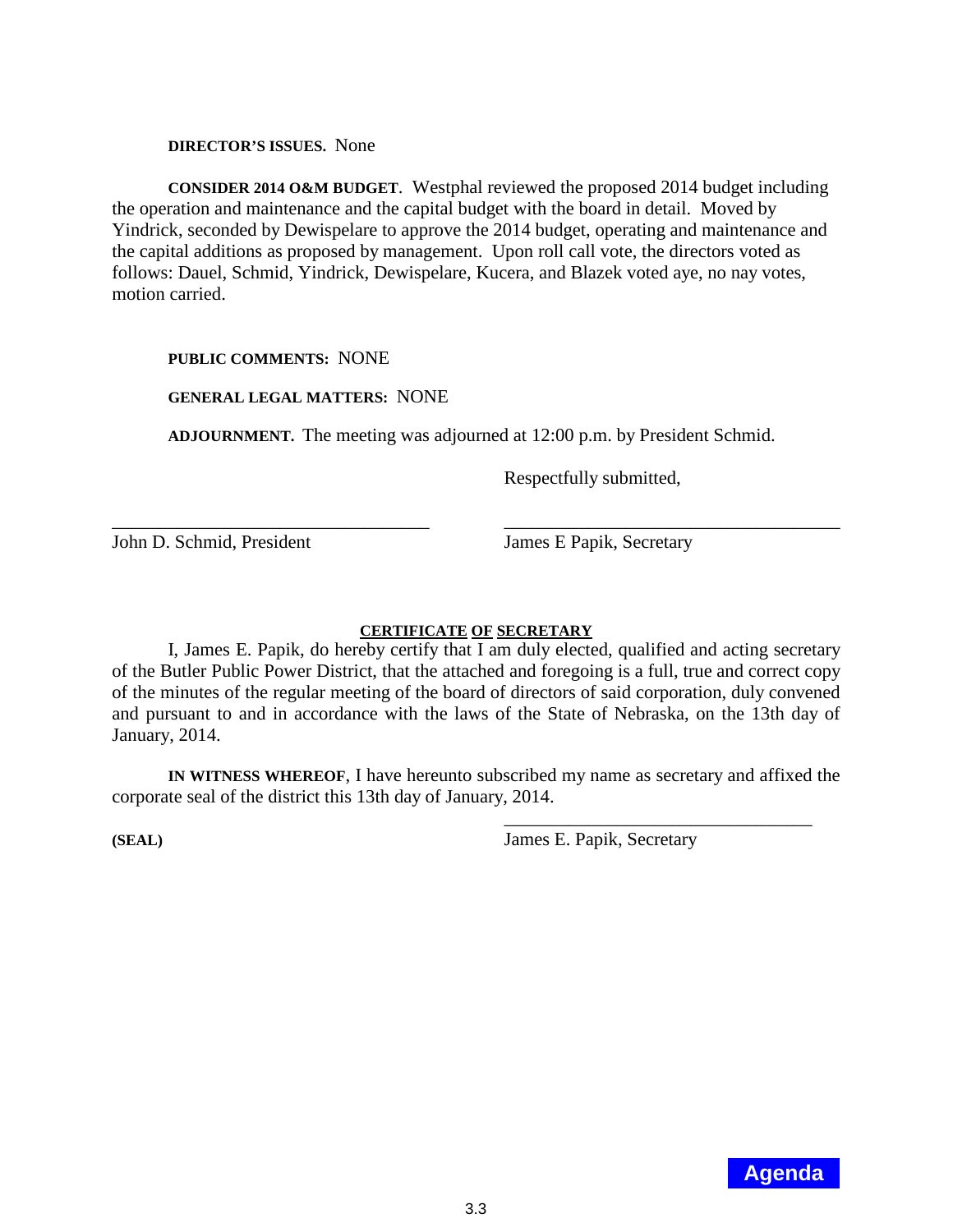### BUTLER PUBLIC POWER DISTRICT WORK ORDERS COMPLETED

# <span id="page-4-0"></span>THE FOLLOWING WORK ORDERS WERE APPROVED AT THE: **JANUARY 2014** Board of Directors Meeting

| 13153 RETIRE SERVICE OUT OF SUB-RICHARD SMITH GULF CENTRAL |
|------------------------------------------------------------|
| 13170 59-1 ACCIDENT-SCHMADER                               |
| 13201 CHANGE SERVICE-DAVID NICHOLAS                        |
| 13205 ADD RISER POLE FOR CLEARANCE-MABEL PABIAN            |
| 13206 REPLACE LOOP-SCHMIT LAND CO                          |
| 13218 COMBINE HIT POLE-CLINT RATKOVEC                      |
| 13220 NEW HOME SERVICE-SETH SMART                          |
| 13233 MOVE SERVICE & UPGRADE-THOMAS TROJAN                 |
| 13236 NEW HOME SERVICE-DEVIN VODICKA                       |
| 13244  POLE REPLACEMENT FOR CLEARANCE-BPPD                 |
| 13249  REPLACE LOOP-FRANK FICHTL                           |
| 13250 UPGRADE SERVICE-BRUCE BOHUSLAVSKY                    |
| 13251  INSTALL TALLER POLES-BUTLER PPD                     |
| 13255 RETIRE SERVICE-CHRIS ZETOCHA                         |
|                                                            |

NOVEMBER Closed Work Orders

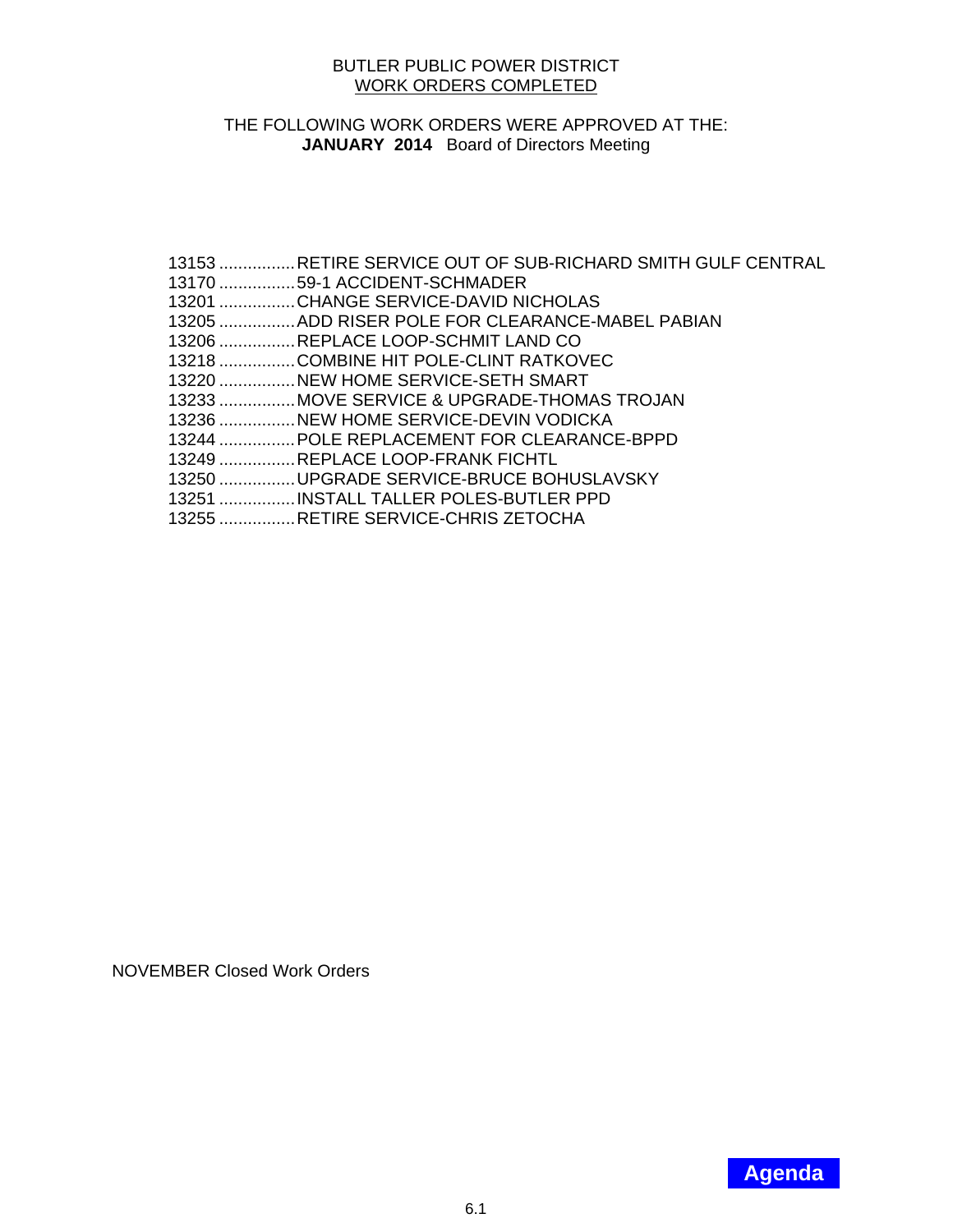# Butler Public Power District Lineman Safety Meeting Minutes

<span id="page-5-0"></span>**Date:** December 17, 2013 **Presentation:** Coping with Change, Rhonda Somerhiser **Start Time:** 1:00 p.m.

# **PRESENTATION:**

Rhonda gave a presentation regarding coping with change. Coping with change is affected by how we feel inside. If there was no change we would die. The first thing in coping with change is to identify the source, cause or reason from the change. The second is to analyze it, ask questions, is it normal or abnormal? The third step is to decide on an option. Everyone has three options and they are fight, flight and die. To die is to refuse adaptation.

# **STAFF REPORTS:**

**General Manager – Gary Westphal** – No report. **Operations Manager – Mark Kirby –** We will finish up some small work orders and then start inventory. **Technical Systems Manager – John Vandenberg –** No report. **Accident Report –** None to report. **Truck Report –** T-3 needs new brakes and tires, T-4 needs start/stop fixed on the turret and T-2- needs 2-speed repaired. **Rubber Goods Report –** No report. **Other Safety Items –** No report. **General Discussion –** None to report. **Next meetings scheduled –**The next safety meeting will be January 29, 2014 with Gary Nelson.

Respectfully Submitted Nick Romshek

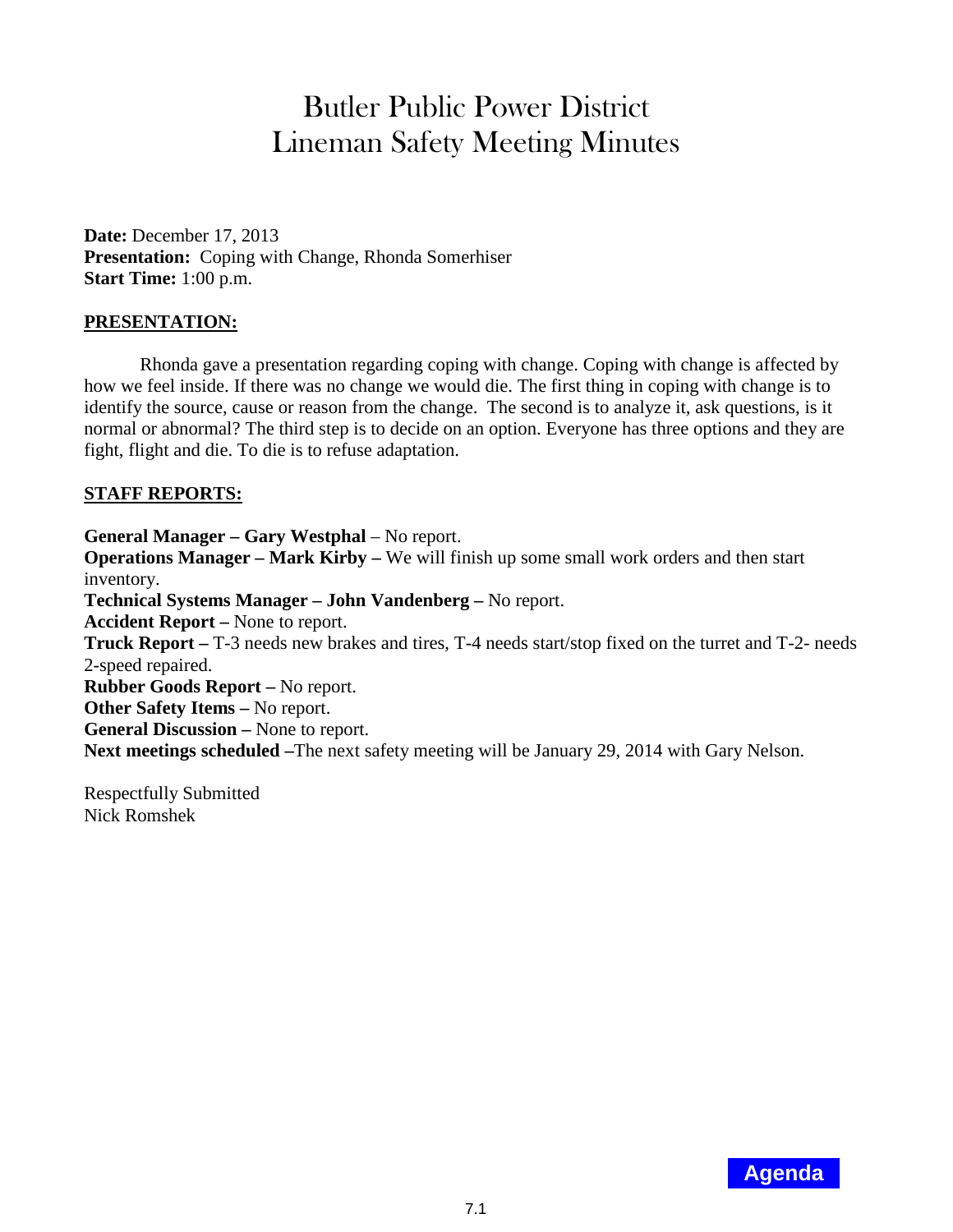#### <span id="page-6-0"></span>BUTLER PUBLIC POWER DISTRICT

#### **PART A STATEMENT OF OPERATIONS**

| <b>NOVEMBER 2013</b> |  |
|----------------------|--|
|----------------------|--|

|                |                                                        | <b>YTD</b>       | <b>YTD BUDGET</b> | <b>DOLLAR</b>   | <b>PERCENT</b>  | <b>CURRENT</b> | <b>YTD</b>       | <b>DOLLAR</b>    | <b>PERCENT</b>  |                  | % OF REVENUE |
|----------------|--------------------------------------------------------|------------------|-------------------|-----------------|-----------------|----------------|------------------|------------------|-----------------|------------------|--------------|
|                | <b>ITEM</b>                                            | <b>THIS YEAR</b> | <b>THIS YEAR</b>  | <b>VARIANCE</b> | <b>VARIANCE</b> | <b>MONTH</b>   | <b>LAST YEAR</b> | <b>VARIANCE</b>  | <b>VARIANCE</b> | <b>LAST YEAR</b> | THIS YEAR    |
|                | <b>OPERATING REVENUE</b>                               | \$17,333,199     | \$15,490,000      | \$1,843,199     | 11.90%          | \$1,496,497    | \$16,371,288     | ( \$961, 911)    | 5.88%           |                  |              |
| $\mathfrak{p}$ | <b>POWER PRODUCTION EXPENSE</b>                        | \$0              | \$0               | \$0             | $0.00\%$        | \$0            | \$0              | \$0              | 0.00%           | $0.00\%$         | $0.00\%$     |
|                | <b>COST OF POWER</b>                                   | \$10,182,118     | \$9,172,200       | \$1,009,918     | 11.01%          | \$1,015,886    | \$9,750,869      | (\$431,249)      | 4.42%           | 59.56%           | 58.74%       |
|                | <b>TRANSMISSION EXPENSE</b>                            | \$16,928         | \$24,418          | (\$7,490)       | $-30.67%$       | (\$427)        | \$24,029         | \$7,100          | $-29.55%$       | 0.15%            | 0.10%        |
|                | <b>DISTRIBUTION EXPENSE - OPERATION</b>                | \$821.066        | \$608,880         | \$212,186       | 34.85%          | \$149.224      | \$610.740        | (\$210,326)      | 34.44%          | 3.73%            | 4.74%        |
|                | <b>DISTRIBUTION EXPENSE - MAINTENANCE</b>              | \$727,176        | \$814,696         | (\$87,520)      | $-10.74%$       | \$37,129       | \$758,945        | \$31,769         | $-4.19%$        | 4.64%            | 4.20%        |
|                | <b>CONSUMER ACCOUNT EXPENSE</b>                        | \$310,752        | \$310,741         | \$11            | $0.00\%$        | \$22,410       | \$294,954        | (\$15,797)       | 5.36%           | 1.80%            | 1.79%        |
|                | <b>CUSTOMER SERVICE EXPENSE</b>                        | \$94,747         | \$99.913          | ( \$5,166)      | -5.17%          | \$2,993        | \$99.013         | \$4,265          | $-4.31%$        | 0.60%            | 0.55%        |
| 10             | <b>SALES EXPENSE</b>                                   | \$13,920         | \$17,506          | ( \$3,586)      | $-20.49%$       | \$722          | \$11,489         | (\$2,430)        | 21.15%          | 0.07%            | 0.08%        |
|                | <b>ADMINISTRATIVE AND GENERAL EXPENSE</b>              | \$637,086        | \$646,118         | (\$9,032)       | $-1.40%$        | \$42,373       | \$592,417        | ( \$44,670)      | 7.54%           | 3.62%            | 3.68%        |
|                | 12   TOTAL OPER.& MAINT.EXPENSE (3 thru 11)            | \$12,803,793     | \$11,694,472      | \$1,109,321     | 9.49%           | \$1,270,310    | \$12,142,457     | (\$661,337)      | 5.45%           | 74.17%           | 73.87%       |
| 13             | <b>I DEPRECIATION &amp; AMORTIZATION EXPENSE</b>       | \$901,651        | \$881,421         | \$20,230        | 2.30%           | \$80,561       | \$882,296        | (\$19,355)       | 2.19%           | 5.39%            | 5.20%        |
| 14             | <b>TAX EXPENSE PROPERTY</b>                            | \$992            | \$1,175           | (\$183)         | $-15.57%$       | \$0            | \$683            | (\$309)          | 45.25%          | 0.00%            | 0.01%        |
| 15             | <b>TAX EXPENSE OTHER</b>                               | \$0              | \$0               | \$0             |                 | \$0            | $($ \$9)         | $($ \$9)         | 0.00%           | $0.00\%$         | $0.00\%$     |
| 16             | I INTEREST LONG TERM DEBT                              | \$521,860        | \$614,174         | (\$92,314)      | $-15.03%$       | \$51,827       | \$611,538        | \$89,677         | $-14.66%$       | 3.74%            | 3.01%        |
| 17             | <b>INTEREST CHARGED TO CONSTRUCTION - CREDIT</b>       | \$0              | \$0               | \$0             | $0.00\%$        | \$0            | \$0              | \$0              | 0.00%           | $0.00\%$         | $0.00\%$     |
| 18             | <b>I INTEREST EXPENSE OTHER</b>                        | \$77             | \$150             | (\$73)          |                 | \$0            | \$138            | \$61             |                 | $0.00\%$         | $0.00\%$     |
| 19             | <b>OTHER DEDUCTIONS</b>                                | \$0              | \$0               | \$0             | $0.00\%$        | \$0            | \$0              | \$0              | 0.00%           | $0.00\%$         | $0.00\%$     |
| 20             | <b>TOTAL COST OF ELECTRIC SERVICE (13 thru 19)</b>     | \$14,228,374     | \$13,191,392      | \$1,036,982     | 7.86%           | \$1,402,697    | \$13,637,102     | (\$591,272)      | 4.34%           | 83.30%           | 82.09%       |
| 21             | PATRONAGE CAPITAL & OPERATING MARGINS(1 minus 20)      | \$3,104,825      | \$2,298,608       | \$806,217       | 35.07%          | \$93,800       | \$2,734,186      | (\$370,639)      | 13.56%          | 16.70%           | 17.91%       |
|                | 22 I NON OPERATING MARGINS - INTEREST/DIVIDENDS        | \$121,753        | \$80,000          | \$41,753        | 52.19%          | \$4,122        | \$109,241        | (\$12,511)       | 11.45%          | 0.67%            | 0.70%        |
| 23             | ALLOWANCE for FUNDS USED DURING CONS.                  | \$0              | \$0               | \$0             | $0.00\%$        | \$0            | \$0              | \$0              | 0.00%           | $0.00\%$         | $0.00\%$     |
| 25             | NON OPERATING MARGINS - OTHER (Sales Tickets/Tower Ren | \$84,634         | \$76,300          | \$8,334         | 10.92%          | \$0            | \$81,371         | $($ \$3,263) $ $ | 4.01%           | 0.50%            | 0.49%        |
| 27             | <b>OTHER CAPITAL CREDITS &amp; PATRONANGE DIVIDEN</b>  | \$31,064         | \$11,250          | \$19,814        | $0.00\%$        | \$5,762        | \$18,557         | (\$12,507)       | 67.40%          | 0.11%            | 0.18%        |
| 28             | <b>LEXTRAORDINARY ITEMS</b>                            |                  | \$0               | \$0             | $0.00\%$        | \$0            | \$0              | \$0              | 0.00%           | $0.00\%$         | $0.00\%$     |
|                | 29 PATRONAGE CAPITAL OR MARGINS (21 thru 28)           | \$3,342,276      | \$2,466,158       | \$876,118       | 35.53%          | \$103.684      | \$2,943,356      | (S398.921)       | 13.55%          | 17.98%           | 19.28%       |

|           | <b>OTHER OPERATING STATISTICS</b>                        | <b>THIS YEAR</b> |              | <b>LAST YEAR</b> |
|-----------|----------------------------------------------------------|------------------|--------------|------------------|
| A1        | Margins & Equities As A % Of Assets                      | 62.16%           |              | 59.91%           |
| A2        | Long Term Debt As A % Of Plant                           | 35.74%           |              | 36.48%           |
| A3        | New Services Connected - (Part B, Line 1)                | 75               |              | 45               |
| A4        | Services Retired - (Part B, Line 2)                      | 30               |              | 42               |
| A5        | Total Services In Place - (Part B, Line 3)               | 6,142            |              | 6,099            |
| A6        | Idle Services - (Part B, Line 4)                         | 0                |              | 0                |
| <b>A7</b> | Miles Of Transmission Line - (Part B, Line 5)            | 198.0            |              | 198.0            |
| A8        | Miles Of Distribution Line - Overhead - (Part B, Line 6) | 1,433.7          |              | 1.427.2          |
| A9        | Miles Of Distribution Line - Underground - (Part B, Lin  | 24.0             |              | 21.8             |
| A10       | Total Miles Of Line Energized - (Part B, Line 8)         | 1,655.7          |              | 1,647.0          |
|           | <b>KWH STATISTICS</b>                                    | <b>THIS YEAR</b> | <b>MONTH</b> | <b>LAST YEAR</b> |
| A11       | Total KWH Purchased - (Line 2)                           | 177,471,421      | 18.224.385   | 170.711.865      |
| A12       | Total KWH Sold - (Line 5)                                | 169,358,301      | 17.809.711   | 160,983,288      |
| A13       | Own Use - (Line 6)                                       | 242,204          | 27,672       | 203,472          |
| A14       | Total KWH Unaccounted For - (Line 7)                     | 7,870,916        | 387,002      | 9,525,105        |
|           | A15 Percent Of System Loss - (Line 8)                    | 4.44%            | 2.12%        | 5.58%            |
|           | A16 Purchase Power Cost Per Kwh Purchased                | \$0.057373       | \$0.055743   | \$0.057119       |
|           | PAGE 01 OF 05                                            |                  | A1Z53        | 20-Dec-13        |

 $\frac{1}{8}$ 

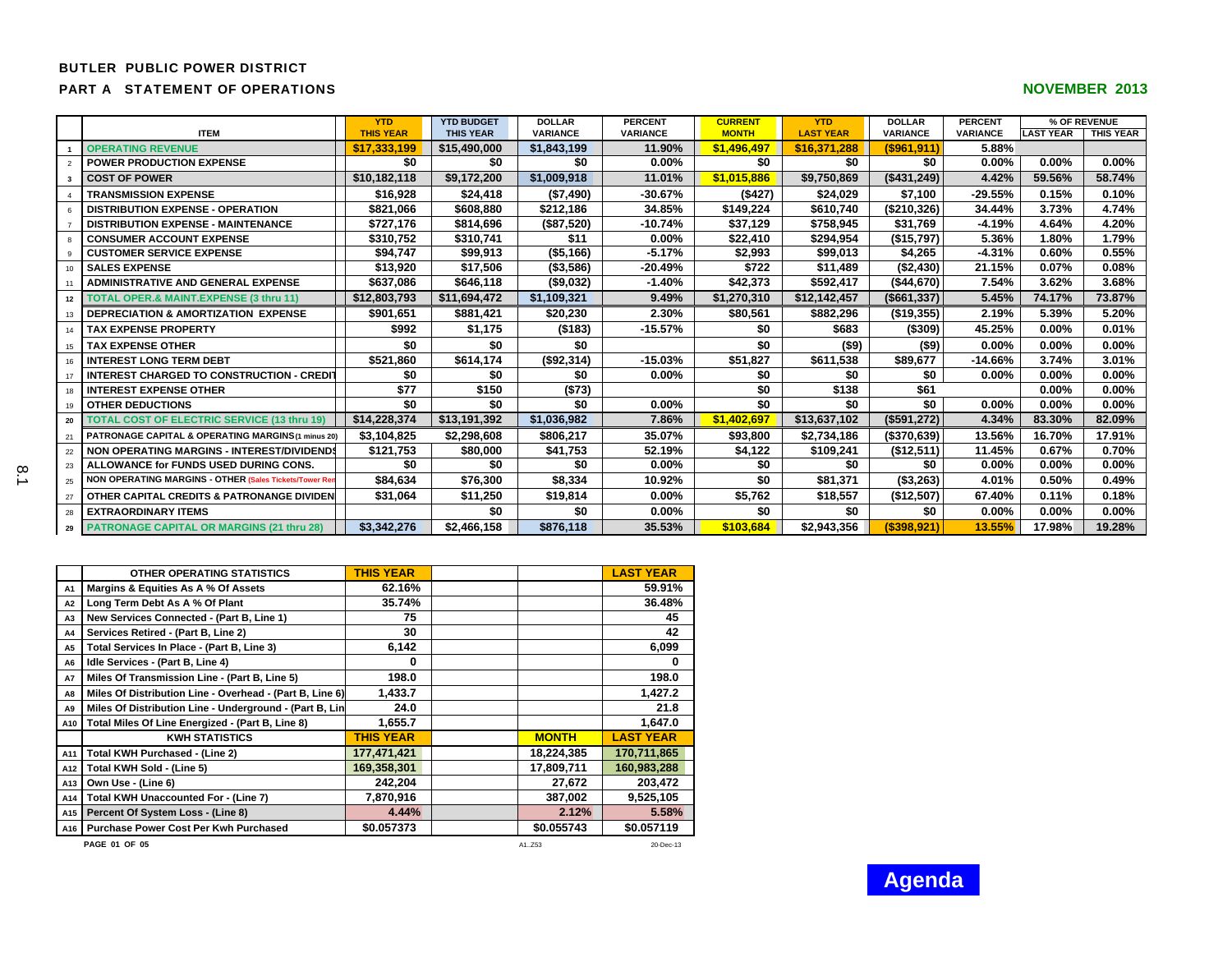#### **BUTLER PUBLIC POWER DISTRICT**

| PART C  BALANCE SHEET |  |
|-----------------------|--|
|                       |  |
|                       |  |

|                         | <b>PART C BALANCE SHEET</b>                                           | <b>NOVEMBER 2013</b> |                  |  |                  |  |                 |  |                 |
|-------------------------|-----------------------------------------------------------------------|----------------------|------------------|--|------------------|--|-----------------|--|-----------------|
|                         |                                                                       |                      |                  |  |                  |  | <b>DOLLAR</b>   |  | <b>PERCENT</b>  |
|                         | <b>ASSETS AND OTHER DEBITS</b>                                        |                      | <b>THIS YEAR</b> |  | <b>LAST YEAR</b> |  | <b>VARIANCE</b> |  | <b>VARIANCE</b> |
|                         | <b>TOTAL PLANT IN SERVICE</b>                                         |                      | \$41,294,892     |  | \$39,960,743     |  | \$1,334,149     |  | 3.34%           |
| $\mathbf{2}$            | <b>CONSTRUCTION WORK IN PROGRESS</b>                                  |                      | \$2,638,467      |  | \$2,711,649      |  | (\$73,182)      |  | $-2.70%$        |
| $3^{\circ}$             | TOTAL UTILITY PLANT (1 + 2)                                           |                      | \$43,933,359     |  | \$42,672,392     |  | \$1,260,967     |  | 2.95%           |
| $\overline{\mathbf{4}}$ | <b>ACCUM PROVISION for DEPRECIATION &amp; AMORT</b>                   |                      | \$9,582,015      |  | \$10,850,018     |  | (\$1,268,003)   |  | $-11.69%$       |
| 5 <sup>5</sup>          | <b>NET UTILITY PLANT (3 - 4)</b>                                      |                      | \$34,351,344     |  | \$31,822,374     |  | \$2,528,970     |  | 7.95%           |
| 6                       | NON-UTILITY PROPERTY - NET                                            |                      | \$0              |  | \$0              |  | \$0             |  | 0.00%           |
| 8                       | <b>INVESTMENT IN ASSOC ORG - PATRONAGE CAPITAL</b>                    |                      | \$146,669        |  | \$124,058        |  | \$22,610        |  | 18.23%          |
| 9                       | <b>INVEST IN ASSOC ORG - OTHER - GENERAL FUNDS</b>                    |                      | \$152,000        |  | \$152,000        |  | \$0             |  | 0.00%           |
| 10                      | <b>INVEST IN ASSOC ORG - OTHER - NON GEN. FUNDS</b>                   |                      | \$321,654        |  | \$321,654        |  | \$0             |  | 0.00%           |
| 12 <sup>12</sup>        | <b>OTHER INVESTMENTS</b>                                              |                      | \$0              |  | \$0              |  | \$0             |  | 0.00%           |
| 13                      | <b>SPECIAL FUNDS</b><br><b>Bond Debt Reserve Funds</b>                |                      | \$1,333,493      |  | \$1,328,560      |  | \$4,933         |  | 0.37%           |
| 14                      | TOTAL OTHER PROPERTY & INVESTMENTS (6 thru 13)                        |                      | \$1,953,815      |  | \$1,926,272      |  | \$27,543        |  | 1.43%           |
| 15                      | <b>CASH - GENERAL FUNDS</b>                                           |                      | (\$513,883)      |  | \$283,986        |  | (\$797,869)     |  | -280.95%        |
| 16                      | <b>CASH-CONSTRUCTION FUNDS</b>                                        |                      | \$0              |  | \$0              |  | \$0             |  | 0.00%           |
| 17                      | <b>SPECIAL DEPOSITS</b>                                               |                      | \$0              |  | \$0              |  | \$0             |  | 0.00%           |
| 18                      | <b>TEMPORARY INVESTMENTS</b>                                          |                      | \$5,982,004      |  | \$5,280,032      |  | \$701,972       |  | 13.29%          |
|                         | 19 NOTES RECEIVABLE - (NET)                                           |                      | \$0              |  | \$0              |  | \$0             |  | 0.00%           |
| 20                      | <b>ACOUNTS RECEIVABLE - SALE OF ENERGY (NET)</b>                      |                      | \$1,995,983      |  | \$1,273,151      |  | \$722,832       |  | 56.78%          |
| 21                      | <b>ACCOUNTS RECEIVABLE - OTHER (NET)</b><br><b>SubT and Other A/R</b> |                      | \$24,457         |  | \$23,409         |  | \$1,048         |  | 4.48%           |
| 23                      | <b>MATERIALS &amp; SUPPLIES ELECTRIC AND OTHER</b>                    |                      | \$1,208,142      |  | \$1,422,096      |  | (\$213,954)     |  | $-15.04%$       |
| 24                      | <b>PREPAYMENTS</b>                                                    |                      | \$59,954         |  | \$83,537         |  | (\$23,583)      |  | $-28.23%$       |
| 25                      | <b>OTHER CURRENT &amp; ACCRUED ASSETS</b>                             |                      | \$0              |  | \$0              |  | \$0             |  | 0.00%           |
| 26                      | <b>TOTAL CURRENT &amp; ACCRUED ASSETS (15 thru 25)</b>                |                      | \$8,756,657      |  | \$8,366,212      |  | \$390,445       |  | 4.67%           |
| 28                      | <b>OTHER DEFERRED DEBITS</b>                                          |                      | \$1,445,819      |  | \$500,863        |  | \$944,956       |  | 188.67%         |
| 29                      | <b>TOTAL ASSETS &amp; OTHER DEBITS (5+14+26+28)</b>                   |                      | \$46,507,635     |  | \$42,615,722     |  | \$3,891,914     |  | 9.13%           |

|    |                                                                               |                   |                  | <b>DOLLAR</b>   | <b>PERCENT</b>  |
|----|-------------------------------------------------------------------------------|-------------------|------------------|-----------------|-----------------|
|    | <b>LIABILITIES &amp; OTHER CREDITS</b>                                        | <b>THIS YEAR</b>  | <b>LAST YEAR</b> | <b>VARIANCE</b> | <b>VARIANCE</b> |
| 30 | <b>MEMBERSHIPS</b>                                                            | \$0               | \$0              | \$0             | $0.00\%$        |
| 31 | <b>PATRONAGE CAPITAL</b>                                                      | \$0               | \$0              | \$0             | 0.00%           |
| 32 | <b>OPERATING MARGINS - PRIOR YEARS</b>                                        | \$25,644,640      | \$22,585,657     | \$3,058,982     | 13.54%          |
| 33 | <b>OPERATING MARGINS - CURRENT YEAR</b> Line 21+Line 27 (Operating Statement) | \$3,059,568       | \$2,752,743      | \$306,825       | 11.15%          |
| 34 | <b>NON OPERATING MARGINS</b>                                                  | \$0               | \$0              | \$0             | $0.00\%$        |
| 35 | <b>OTHER MARGINS AND EQUITIES</b><br>Line 22+Line 25 (Operating Statement)    | \$206,387         | \$190,612        | \$15,775        | 8.28%           |
| 36 | <b>TOTAL MARGINS &amp; EQUITIES (30 thru 35)</b>                              | \$28,910,595      | \$25,529,013     | \$3,381,582     | 13.25%          |
| 37 | <b>LONG-TERM DEBT- RUS (NET)</b>                                              | \$519,039         | \$584,978        | (\$65,939)      | $-11.27%$       |
| 40 | <b>LONG-TERM DEBT - OTHER (NET)</b>                                           | \$15,183,703      | \$14,980,000     | \$203,703       | 1.36%           |
| 43 | TOTAL LONG-TERM DEBT (37 + 40)                                                | \$15,702,743      | \$15,564,978     | \$137.765       | 0.89%           |
| 45 | <b>ACCUMULATED OPERATING PROVISIONS</b>                                       | 43000.00          | 31000.00         | \$12,000        | 100.00%         |
|    | 46   TOTAL ACCUMULATED OPERATING PROVISIONS (45)                              | 43000.00          | 31000.00         | \$12,000        | 100.00%         |
| 47 | <b>NOTES PAYABLE</b>                                                          | \$0               | \$0              | \$0             | $0.00\%$        |
| 48 | <b>ACCOUNTS PAYABLE</b>                                                       | \$1,290,494       | \$1,036,751      | \$253,743       | 24.47%          |
| 49 | <b>CONSUMERS DEPOSITS</b>                                                     | \$202,056         | \$165,308        | \$36,748        | 22.23%          |
| 53 | <b>OTHER CURRENT and ACCRUED LIABILITIES</b>                                  | \$358,748         | \$288,673        | \$70,075        | 24.28%          |
| 54 | TOTAL CURRENT and ACCRUED LIABILITIES (48+49+53)                              | \$1,851,298       | \$1,490,731      | \$360,567       | 24.19%          |
| 55 | <b>DEFERRED CREDITS</b>                                                       | \$0               | \$0              | \$0             | 0.00%           |
| 56 | <b>MISC OPERATING RESERVES</b>                                                | \$0               | \$0              | \$0             | 0.00%           |
| 57 | TOTAL LIABILITIES and OTHER CREDITS (36+43+46+54+55+56)                       | \$46,507,635      | \$42,615,722     | \$3,891,914     | 9.13%           |
|    | GE 02 OF 05                                                                   | <b>FINREPORTS</b> |                  | AA1AM54         | 20-Dec-13       |

8.2

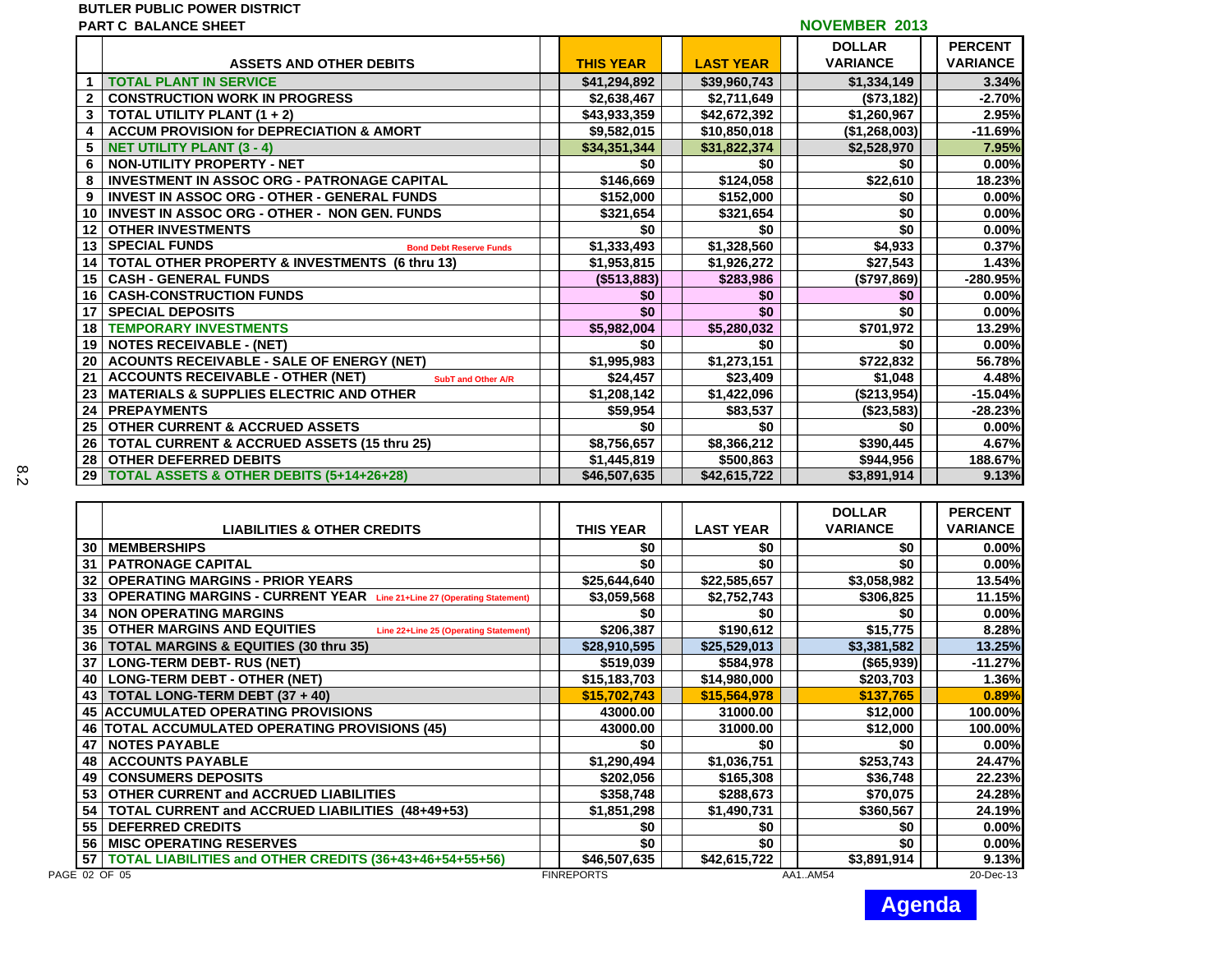# **PART R. POWER SALES** NOVEMBER 2013

|        |                                        |                 |                  | <b>CURRENT MONTH</b> |                 |                 | YEAR-TO-DATE     |                  |                 |                 |
|--------|----------------------------------------|-----------------|------------------|----------------------|-----------------|-----------------|------------------|------------------|-----------------|-----------------|
|        |                                        |                 |                  |                      |                 | <b>PERCENT</b>  |                  |                  |                 | <b>PERCENT</b>  |
|        | <b>CLASSIFICATION</b>                  | <b>ITEM</b>     | <b>THIS YEAR</b> | <b>LAST YEAR</b>     | <b>VARIANCE</b> | <b>VARIANCE</b> | <b>THIS YEAR</b> | <b>LAST YEAR</b> | <b>VARIANCE</b> | <b>VARIANCE</b> |
|        |                                        | AV. NO. METERS  | 3,627            | 3,616                | 11              | 0.30%           | 3.620            | 3,613            | $\overline{7}$  | 0.19%           |
| 01.    | <b>RESIDENTIAL SALES</b>               | <b>KWH SOLD</b> | 7,058,679        | 4,846,598            | 2,212,081       | 45.64%          | 56,342,008       | 51,694,405       | 4,647,603       | 8.99%           |
|        | (EXCLUDING SEASONAL)                   | <b>REVENUE</b>  | \$658,039        | \$488,235            | \$169,804       | 34.78%          | \$5,957,043      | \$5,540,202      | \$416,841       | 7.52%           |
|        |                                        | AV. NO. METERS  | 952              | 954                  | (2)             | $-0.21%$        | 951              | 954              | (3)             | $-0.31%$        |
| 02.1   | <b>SEASONAL SALES</b>                  | <b>KWH SOLD</b> | 1,694,686        | 307,127              | 1,387,559       | 451.79%         | 4,320,577        | 3,290,824        | 1,029,753       | 31.29%          |
|        |                                        | <b>REVENUE</b>  | \$150,197        | \$48,888             | \$101,309       | 207.23%         | \$623,823        | \$539,633        | \$84,190        | 15.60%          |
|        |                                        | AV. NO. METERS  | 45               | 45                   | $\Omega$        | 0.00%           | 688              | 655              | 33              | 5.04%           |
| -03. I | <b>IRRIGATION SALES</b>                | <b>KWH SOLD</b> | 403,740          | 18,744               | 384,996         | 2053.97%        | 22,182,999       | 25,947,320       | (3,764,321)     | $-14.51%$       |
|        |                                        | <b>REVENUE</b>  | \$12,344         | (\$9,207)            | \$21,551        | -234.07%        | \$3,785,660      | \$3,913,142      | (\$127,481      | $-3.26%$        |
|        |                                        | AV. NO. METERS  | 357              | 357                  | $\Omega$        | 0.00%           | 358              | 358              | $\Omega$        | 0.00%           |
| 04     | <b>COMMERCIAL &amp; INDUSTRIAL</b>     | <b>KWH SOLD</b> | 1,429,996        | 859,055              | 570,941         | 66.46%          | 10,239,607       | 10,136,437       | 103,170         | 1.02%           |
|        | 1000 KVA OR LESS                       | <b>REVENUE</b>  | \$121,291        | \$80,160             | \$41,131        | 51.31%          | \$977,896        | \$959,280        | \$18,616        | 1.94%           |
|        |                                        | AV. NO. METERS  | 16               | 16                   | $\Omega$        | 0.00%           | 16               | 16               | $\Omega$        | 0.00%           |
| 05.    | <b>COMMERCIAL &amp; INDUSTRIAL</b>     | <b>KWH SOLD</b> | 6,986,741        | 6,217,880            | 768,861         | 12.37%          | 73,991,005       | 67,749,166       | 6,241,839       | 9.21%           |
|        | <b>OVER 1000 KVA</b>                   | <b>REVENUE</b>  | \$508,551        | \$411,999            | \$96,552        | 23.43%          | \$5,472,626      | \$4,910,129      | \$562,496       | 11.46%          |
|        |                                        | AV. NO. METERS  | 29               | 29                   | $\mathbf 0$     | 0.00%           | 29               | 29               | $\mathbf 0$     | 0.00%           |
| 06.    | <b>PUBLIC STREET &amp;</b>             | <b>KWH SOLD</b> | 43,325           | 43,485               | (160)           | $-0.37%$        | 477,205          | 478,195          | (990)           | $-0.21%$        |
|        | <b>HIGHWAY LIGHTING</b>                | <b>REVENUE</b>  | \$10,031         | \$9,689              | \$342           | 3.52%           | \$110,223        | \$106,530        | \$3,693         | 3.47%           |
|        |                                        | AV. NO. METERS  | 142              | 143                  | (1)             | $-0.70%$        | 143              | 144              | (1)             | $-0.69%$        |
|        | 07. OTHER SALES TO                     | <b>KWH SOLD</b> | 192,544          | 165,485              | 27,059          | 16.35%          | 1,804,900        | 1,686,941        | 117,959         | 6.99%           |
|        | <b>PUBLIC AUTHORITIES</b>              | <b>REVENUE</b>  | \$17,858         | \$15,439             | \$2,419         | 15.67%          | \$183,017        | \$171,645        | \$11,372        | 6.63%           |
|        |                                        | AV. NO. METERS  | 0                | 0                    | $\Omega$        | 0.00%           | $\mathbf 0$      | $\mathbf 0$      | $\mathbf 0$     | 0.00%           |
| 08.    | <b>SALES FOR RESALE</b>                | <b>KWH SOLD</b> | 0                | $\bf{0}$             | $\Omega$        | 0.00%           | 0                | $\bf{0}$         | $\Omega$        | 0.00%           |
|        | <b>OTHER</b>                           | <b>REVENUE</b>  | \$12,734         | \$12,963             | (\$229)         | $-1.76%$        | \$140,706        | \$144,268        | (\$3,561        | $-2.47%$        |
|        |                                        | AV. NO. METERS  | 5,168            | 5,160                | 8               | 0.16%           | 5,805            | 5,769            | 36              | 0.62%           |
|        | 09.   TOTAL SALES ELECTRIC             | <b>KWH SOLD</b> | 17,809,711       | 12,458,374           | 5,351,337       | 42.95%          | 169,358,301      | 160,983,288      | 8,375,013       | 5.20%           |
|        | <b>ENERGY</b>                          | <b>REVENUE</b>  | 1,491,044        | 1,058,165            | \$432,879       | 40.91%          | 17,250,994       | 16,284,827       | \$966,167       | 5.93%           |
| 10.    | <b>OTHER ELECTRIC REVENUE</b>          | <b>REVENUE</b>  | \$5,453          | \$5,208              | \$245           | 4.70%           | \$82,205         | \$86,461         | (\$4,256)       | $-4.92%$        |
|        |                                        |                 |                  |                      |                 |                 |                  |                  |                 |                 |
| 11     | TOTALS Line 1 (Operating State REVENUE |                 | \$1,496,497      | \$1,063,374          | \$433,123       | 40.73%          | \$17,333,199     | \$16,371,288     | \$961,911       | 5.88%           |
|        | 12. AVG REVENUE PER KWH SOLD           |                 | 0.0837           | 0.0849               | (\$0.0012)      | $-1.41%$        | 0.1019           | 0.1012           | \$0.0007        | 0.69%           |

**PAGE 03 OF 05**

8.3

KWHSTATS

20-Dec-13

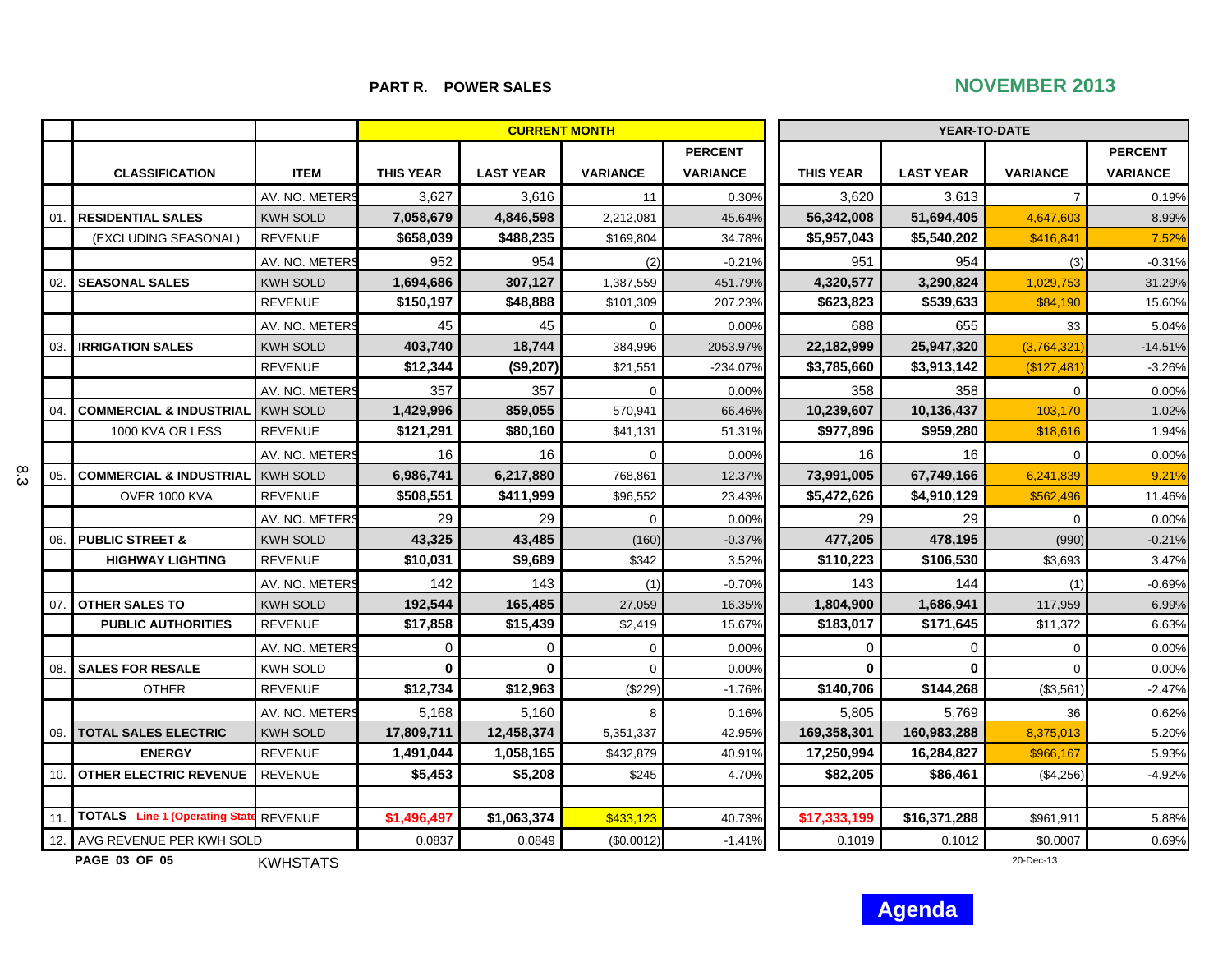#### **BUTLER PUBLIC POWER DISTRICT**

# **INVESTMENT ANALYSIS AS OF: NOVEMBER 30, 2013**

|                                             | <b>STOCK</b>     | <b>GENERAL</b>        |               | <b>RATE</b>   |                 |                               |
|---------------------------------------------|------------------|-----------------------|---------------|---------------|-----------------|-------------------------------|
|                                             | OR C D           | <b>LEDGER</b>         |               | <b>OF</b>     |                 |                               |
| Nebraska Electric G & T - Patronage Capital | NO.              | <b>ACCT</b><br>123.11 | <b>TERM</b>   | <b>RETURN</b> | <b>MATURITY</b> | <b>BALANCE</b><br>\$39,366.14 |
| Kansas Electric Coop - Patronage Capital    |                  | 123.12                |               |               |                 | 302.80                        |
| CFC - Patronage Capital                     |                  | 123.13                |               |               |                 | 3,883.91                      |
| Frontier Co-op Co. - Patronage Capital      |                  | 123.14                |               |               |                 | 915.95                        |
| Resco - Patronage Capital                   |                  | 123.15                |               |               |                 | 0.00                          |
| NISC - Patronage Capital                    |                  | 123.16                |               |               |                 | 6,800.36                      |
| NRTC - Patronage Capital                    |                  | 123.17                |               |               |                 | 18,344.17                     |
| Federated Insurrance-Patronage Capital      |                  | 123.18                |               |               |                 | 55,313.95                     |
| <b>SEDC - Patronage Capital</b>             |                  | 123.19                |               |               |                 | 21,741.36                     |
| <b>TOTAL FOR LINE 7</b>                     |                  |                       |               |               | Line $8 - B/S$  | \$146,668.64                  |
| Nebraska Rural TV - Stock                   |                  | 123.25                |               |               |                 | \$150,000.00                  |
| Midplains Energy, LLC (G&T)                 |                  | 123.28                |               |               |                 | 1,000.00                      |
| NRTC Membership Fee - 1999                  |                  | 123.30                |               |               |                 | 1,000.00                      |
| <b>TOTAL FOR LINE 8</b>                     |                  |                       |               |               | Line $9 - B/S$  | \$152,000.00                  |
| CFC Cap Term Cert.                          | Various          | 123.22                | Various       | 5.00%         | Various         | 320,354.00                    |
| CFC Membership Fee - 1970                   |                  | 123.23                |               |               |                 | 1,000.00                      |
| Nebr. Elec. G & T Membership Fee            |                  | 123.23                |               |               |                 | 100.00                        |
| <b>SEDC Membership Fee</b>                  |                  | 123.23                |               |               |                 | 100.00                        |
| Nebr Rural Elec. Coop Membership Fee        |                  | 123.23                |               |               |                 | 100.00                        |
| <b>TOTAL FOR LINE 9</b>                     |                  |                       |               |               | Line 10 - B/S   | \$321,654.00                  |
| Homestead Funds (Deferred Compensation)     |                  | 128.10                |               |               |                 | \$43,000.00                   |
| Debt Reserve CD's                           |                  |                       |               |               |                 |                               |
| Bank of the Valley (2011A Debt Reserve)     | 134112           | 127.12                | 36 MOS        | 1.80%         | 1/17/2014       | \$264,000.00                  |
| CFC Medium-Term Note (2010B Debt Reserve)   | 5125             | 127.11                | 60 MOS        | 3.08%         | 8/17/2015       | \$214,000.00                  |
| CFC Medium - Term Note (2010A Debt Reserve  | 5365             | 127.20                | 36 MOS        | 1.83%         | 5/15/2014       | 153,000.00                    |
| CFC Medium - Term Note (2012 Debt Reserve)  | 5882             | 127.92                | <b>24 MOS</b> | 1.32%         | 12/15/2014      | 254,860.00                    |
| Bank of the Valley (2013 Debt Reserve)      | 134905           | 127.93                | <b>48 MOS</b> | 1.75%         | 11/5/2017       | 72,932.50                     |
| Pinnacle Bank - Shelby (2009A Debt Reserve) | 400669           | 127.31                | 15 MOS        | 0.75%         | 12/5/2014       | 32,700.00                     |
| CFC Medium-Term Note (2009B Debt Reserve)   | 4548             | 127.51                | 60 MOS        | 7.08%         | 12/16/2013      | 54,000.00                     |
| CFC Medium-Term Note (2009C Debt Reserve)   | 4887             | 127.91                | 60 MOS        | 3.62%         | 11/17/2014      | 245,000.00                    |
| <b>TOTAL FOR LINE 11</b>                    |                  |                       |               |               | Line 13 - B/S   | \$1,333,492.50                |
|                                             |                  |                       |               |               |                 |                               |
| Oak Creek Valley Bank - (General)           |                  | 131.20                |               |               |                 | \$45,116.16                   |
| Security Home Bank - (General)              |                  | 131.30                |               |               |                 | 13,234.59                     |
| Cornerstone Bank - (General)                |                  | 131.40                |               |               |                 | 13,379.96                     |
| Bank Of The Valley (General & Operating)    |                  | 131.7 & 131.99        |               |               |                 | (586, 713.44)                 |
| Bank Of The Valley (Petty Cash)             |                  | 135.00                |               |               |                 | 1,100.00                      |
| <b>TOTAL FOR LINE 13</b>                    |                  |                       |               |               | Line 15 - B/S   | (\$513,882.73)                |
| <b>PAGE 04 OF 05</b>                        | INVESTMENTS04/05 |                       |               |               | A1.L37          | 20-Dec-13                     |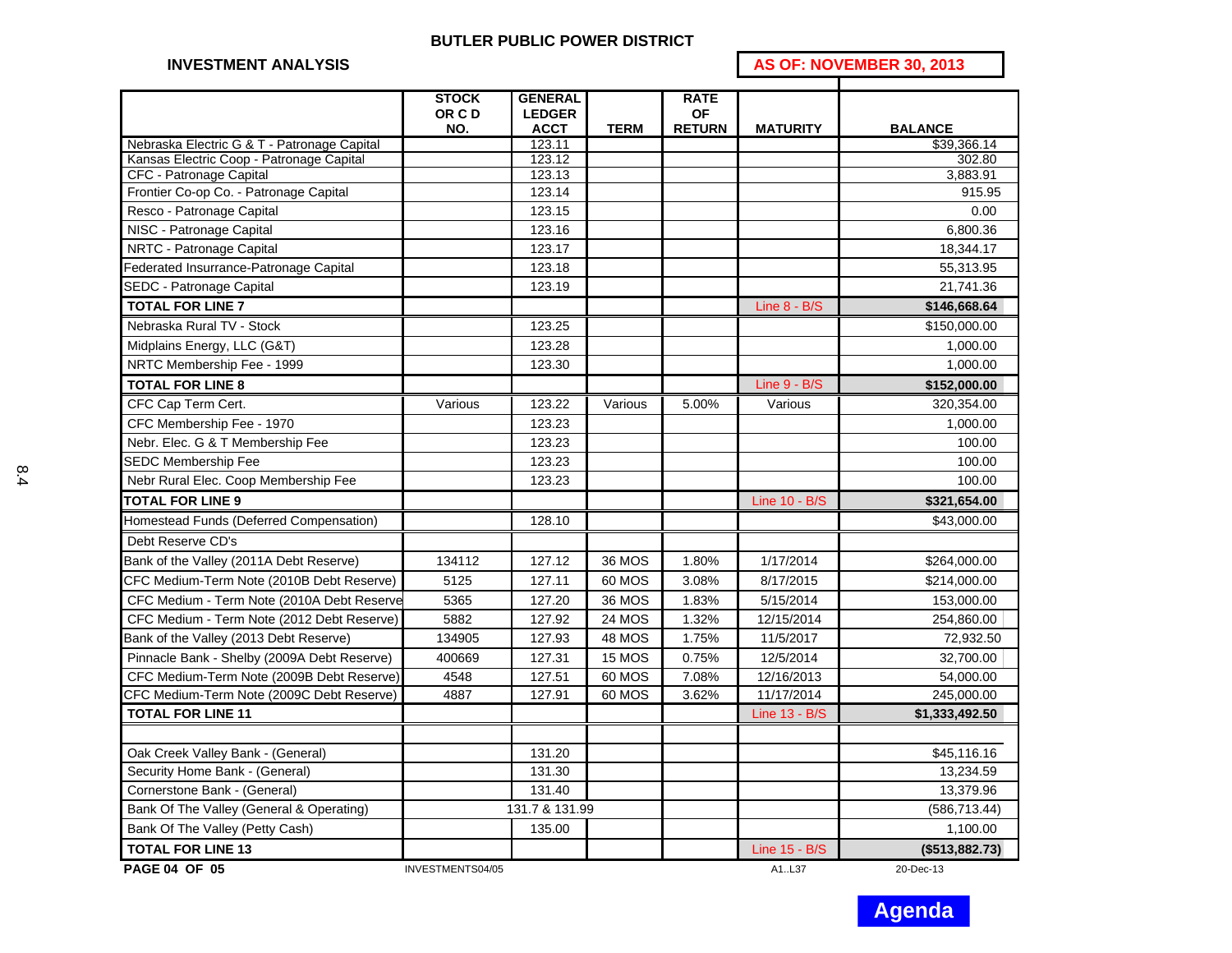### **BUTLER PUBLIC POWER DISTRICT**

### **TEMPORARY INVESTMENTS**

# **NOVEMBER 2013**

|                                       | <b>CD OR</b>   | <b>GENERAL</b> |               | <b>RATE</b>   |                 |                 | <b>AMOUNT OF</b>   |              |
|---------------------------------------|----------------|----------------|---------------|---------------|-----------------|-----------------|--------------------|--------------|
|                                       | <b>ACCOUNT</b> | <b>LEDGER</b>  |               | <b>OF</b>     |                 | <b>INVESTED</b> | <b>SAFEKEEPING</b> | <b>FDIC</b>  |
|                                       | <b>NUMBER</b>  | <b>ACCT</b>    | <b>TERM</b>   | <b>RETURN</b> | <b>MATURITY</b> | <b>AMOUNT</b>   | <b>RECEIPT</b>     |              |
|                                       |                |                |               |               |                 |                 |                    |              |
| Pinnacle Bank (w/2009A Debt Res)      | 400669         | 136.00         | 15 MOS        | 0.75%         | 12/5/2014       | \$4.70          | Add Int on CD      |              |
| Oak Creek Valley Bank                 | 008785         | 136.00         | 30 MOS        | 1.10%         | 3/15/2016       | \$200,000.00    |                    | \$250,000.00 |
| <b>CFC-Medium Term Note</b>           | 6160           | 136.00         | <b>24 MOS</b> | 1.22%         | 10/15/2015      | \$250,000.00    |                    | \$250,000.00 |
| CFC Medium-Term Note (w/09B Debt Res) | 4548           | 136.00         | 60 MOS        | 7.08%         | 12/16/2013      | \$55,000.00     |                    |              |
| <b>CFC-Medium Term Note</b>           | 5814           | 136.00         | 24 MOS        | 1.34%         | 10/15/2014      | \$500,000.00    |                    |              |
| <b>CFC-Medium Term Note</b>           | 5918           | 136.00         | <b>14 MOS</b> | 0.95%         | 3/17/2014       | \$500,000.00    |                    |              |
| <b>CFC-Medium Term Note</b>           | 6206           | 136.00         | <b>24 MOS</b> | 1.17%         | 11/16/2015      | \$500,000.00    |                    |              |
| CFC-Medium Term Note (w/12 Debt Res)  | 5882           | 136.00         | 24 MOS        | 1.32%         | 12/15/2014      | \$2,140.00      |                    |              |
| Total Of C D Investments              |                | 136.00         |               |               |                 | \$2,007,144.70  |                    |              |
| Cornerstone Bank - (Money Market)     | 526822         | 136.30         |               | 0.30%         |                 | \$1,899,242.78  |                    |              |
| Bank Of The Valley - (Money Market)   |                | 136.10         |               | 0.30%         | Variable        | \$2,075,616.52  |                    |              |
| <b>NPAIT</b>                          |                | 136.20         |               | Variable      | Variable        | \$0.00          |                    |              |
|                                       |                |                |               |               |                 |                 |                    |              |
| <b>TOTAL TEMPORARY INVESTMENTS</b>    |                |                |               |               | Line 18 - B/S   | \$5,982,004.00  |                    |              |

|                                 |  |  |                 | \$0.00 |  |
|---------------------------------|--|--|-----------------|--------|--|
|                                 |  |  |                 |        |  |
|                                 |  |  |                 |        |  |
| <b>TOTAL CONSTRUCTION FUNDS</b> |  |  | D/D<br>Line 16. | \$0.00 |  |

#### **SHORT TERM NOTES**

|                               |                | <b>GENERAL</b> |             |                     |                 |               |  |
|-------------------------------|----------------|----------------|-------------|---------------------|-----------------|---------------|--|
|                               | <b>ACCOUNT</b> | <b>LEDGER</b>  | <b>TERM</b> | <b>I INTEREST I</b> |                 | <b>LOAN</b>   |  |
|                               | <b>NUMBER</b>  | <b>ACCT</b>    |             | <b>RATE</b>         | <b>MATURITY</b> | <b>AMOUNT</b> |  |
| CFC - Line of Credit          | 5101001        | 231.0          | Variable    | Variable            | Variable        | \$0.00        |  |
|                               |                |                |             |                     |                 |               |  |
| <b>TOTAL SHORT TERM NOTES</b> |                |                |             |                     |                 | \$0.00        |  |

**PAGE 05 OF 05**

INVESTMENTS04/05 A38.L67 A38.L67 20-Dec-13

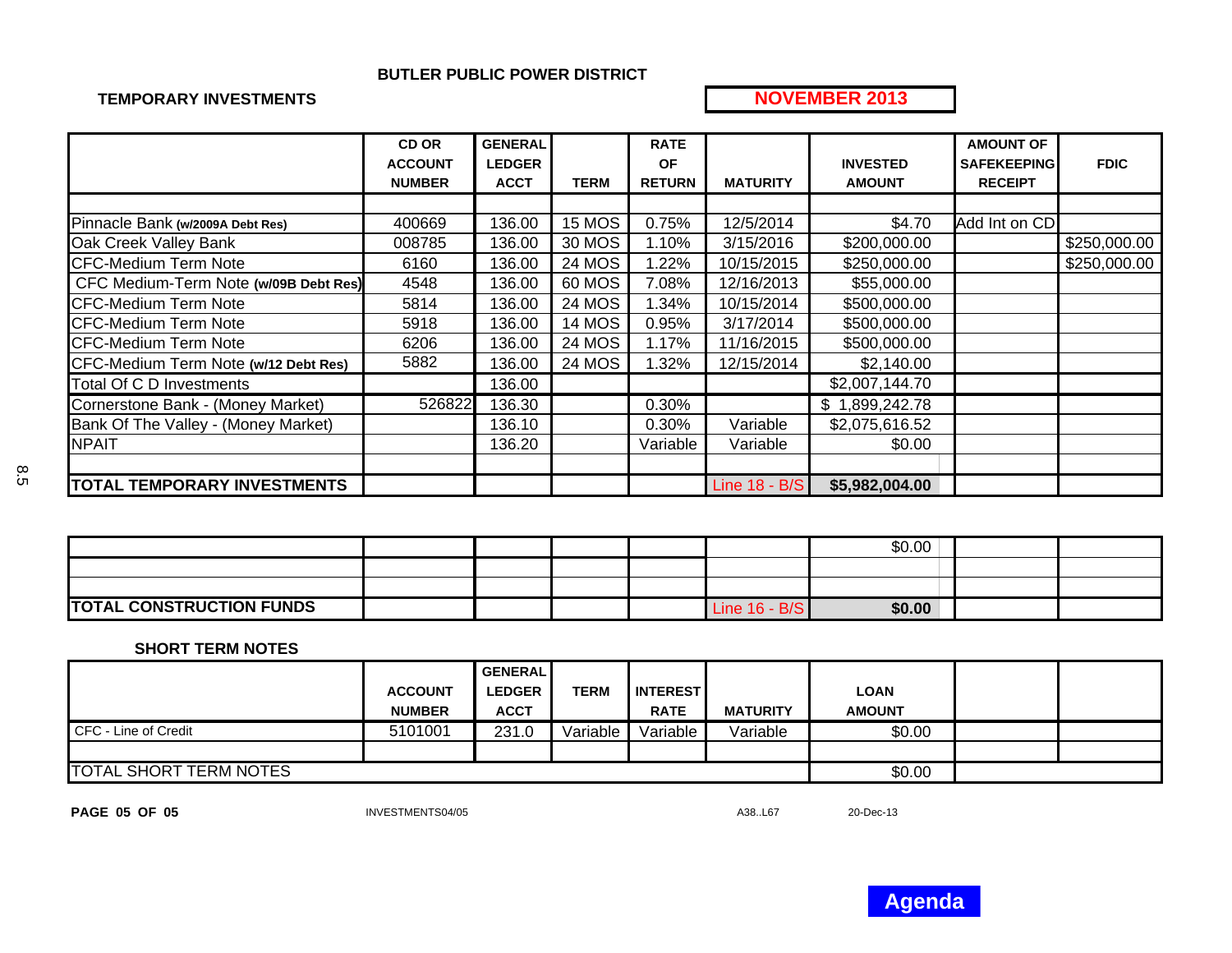# **BUTLER PUBLIC POWER DISTRICT CREDIT CARD EXPENDITURES**

| <b>DESCRIPTION</b><br><b>RUNNING</b><br><b>CHARGE</b><br><b>ITEM</b><br><b>AMOUNT</b><br><b>TOTAL</b><br><b>BY</b><br>PREVIOUS BALANCE<br>Dolly S<br><b>Board Lunch/Snacks</b><br>\$<br>127.70<br>127.70<br>Safety Seminar-Room/Meals/Expenses<br>$\overline{\$}$<br>Mark K<br>817.15<br>944.85<br>Gloves/Batteries/Meal<br>\$<br>220.99<br>1,165.84<br>On Call Meal<br>Tim <sub>K</sub><br>$\overline{\mathcal{S}}$<br>1,179.22<br>13.38<br><b>Safety Meeting Lunch</b><br>\$<br>117.66<br>Dan P<br>1,296.88<br><b>Bill S</b><br>$\overline{\mathcal{S}}$<br>159.46<br>Fuel<br>1,456.34<br><b>Network Accessories</b><br>$\overline{\mathcal{S}}$<br>1,497.52<br>John V<br>41.18<br>$\overline{\$}$<br>118.61<br>Microsoft On-Line<br>1,616.13<br>$\overline{\$}$<br><b>Cell Phones</b><br>918.58<br>2,534.71<br>\$<br>Remote/Handset/Repair Microcontroller<br>273.80<br>2,808.51<br>$\overline{\mathcal{S}}$<br><b>Engineers Lunch</b><br>Gary W<br>12.50<br>2,821.01<br><b>PAYMENT</b><br>CK #26739<br><b>US BANK VISA</b><br>2,821.01<br>\$<br><b>TOTAL CREDIT CARDS-NOVEMBER</b><br>2,821.01<br>\$ |  |  | 12/20/13 |
|----------------------------------------------------------------------------------------------------------------------------------------------------------------------------------------------------------------------------------------------------------------------------------------------------------------------------------------------------------------------------------------------------------------------------------------------------------------------------------------------------------------------------------------------------------------------------------------------------------------------------------------------------------------------------------------------------------------------------------------------------------------------------------------------------------------------------------------------------------------------------------------------------------------------------------------------------------------------------------------------------------------------------------------------------------------------------------------------------------|--|--|----------|
|                                                                                                                                                                                                                                                                                                                                                                                                                                                                                                                                                                                                                                                                                                                                                                                                                                                                                                                                                                                                                                                                                                          |  |  |          |
|                                                                                                                                                                                                                                                                                                                                                                                                                                                                                                                                                                                                                                                                                                                                                                                                                                                                                                                                                                                                                                                                                                          |  |  |          |
|                                                                                                                                                                                                                                                                                                                                                                                                                                                                                                                                                                                                                                                                                                                                                                                                                                                                                                                                                                                                                                                                                                          |  |  |          |
|                                                                                                                                                                                                                                                                                                                                                                                                                                                                                                                                                                                                                                                                                                                                                                                                                                                                                                                                                                                                                                                                                                          |  |  |          |
|                                                                                                                                                                                                                                                                                                                                                                                                                                                                                                                                                                                                                                                                                                                                                                                                                                                                                                                                                                                                                                                                                                          |  |  |          |
|                                                                                                                                                                                                                                                                                                                                                                                                                                                                                                                                                                                                                                                                                                                                                                                                                                                                                                                                                                                                                                                                                                          |  |  |          |
|                                                                                                                                                                                                                                                                                                                                                                                                                                                                                                                                                                                                                                                                                                                                                                                                                                                                                                                                                                                                                                                                                                          |  |  |          |
|                                                                                                                                                                                                                                                                                                                                                                                                                                                                                                                                                                                                                                                                                                                                                                                                                                                                                                                                                                                                                                                                                                          |  |  |          |
|                                                                                                                                                                                                                                                                                                                                                                                                                                                                                                                                                                                                                                                                                                                                                                                                                                                                                                                                                                                                                                                                                                          |  |  |          |
|                                                                                                                                                                                                                                                                                                                                                                                                                                                                                                                                                                                                                                                                                                                                                                                                                                                                                                                                                                                                                                                                                                          |  |  |          |
|                                                                                                                                                                                                                                                                                                                                                                                                                                                                                                                                                                                                                                                                                                                                                                                                                                                                                                                                                                                                                                                                                                          |  |  |          |
|                                                                                                                                                                                                                                                                                                                                                                                                                                                                                                                                                                                                                                                                                                                                                                                                                                                                                                                                                                                                                                                                                                          |  |  |          |
|                                                                                                                                                                                                                                                                                                                                                                                                                                                                                                                                                                                                                                                                                                                                                                                                                                                                                                                                                                                                                                                                                                          |  |  |          |
|                                                                                                                                                                                                                                                                                                                                                                                                                                                                                                                                                                                                                                                                                                                                                                                                                                                                                                                                                                                                                                                                                                          |  |  |          |
|                                                                                                                                                                                                                                                                                                                                                                                                                                                                                                                                                                                                                                                                                                                                                                                                                                                                                                                                                                                                                                                                                                          |  |  |          |
|                                                                                                                                                                                                                                                                                                                                                                                                                                                                                                                                                                                                                                                                                                                                                                                                                                                                                                                                                                                                                                                                                                          |  |  |          |
|                                                                                                                                                                                                                                                                                                                                                                                                                                                                                                                                                                                                                                                                                                                                                                                                                                                                                                                                                                                                                                                                                                          |  |  |          |
|                                                                                                                                                                                                                                                                                                                                                                                                                                                                                                                                                                                                                                                                                                                                                                                                                                                                                                                                                                                                                                                                                                          |  |  |          |
|                                                                                                                                                                                                                                                                                                                                                                                                                                                                                                                                                                                                                                                                                                                                                                                                                                                                                                                                                                                                                                                                                                          |  |  |          |
|                                                                                                                                                                                                                                                                                                                                                                                                                                                                                                                                                                                                                                                                                                                                                                                                                                                                                                                                                                                                                                                                                                          |  |  |          |
|                                                                                                                                                                                                                                                                                                                                                                                                                                                                                                                                                                                                                                                                                                                                                                                                                                                                                                                                                                                                                                                                                                          |  |  |          |
|                                                                                                                                                                                                                                                                                                                                                                                                                                                                                                                                                                                                                                                                                                                                                                                                                                                                                                                                                                                                                                                                                                          |  |  |          |
|                                                                                                                                                                                                                                                                                                                                                                                                                                                                                                                                                                                                                                                                                                                                                                                                                                                                                                                                                                                                                                                                                                          |  |  |          |
|                                                                                                                                                                                                                                                                                                                                                                                                                                                                                                                                                                                                                                                                                                                                                                                                                                                                                                                                                                                                                                                                                                          |  |  |          |
|                                                                                                                                                                                                                                                                                                                                                                                                                                                                                                                                                                                                                                                                                                                                                                                                                                                                                                                                                                                                                                                                                                          |  |  |          |
|                                                                                                                                                                                                                                                                                                                                                                                                                                                                                                                                                                                                                                                                                                                                                                                                                                                                                                                                                                                                                                                                                                          |  |  |          |
|                                                                                                                                                                                                                                                                                                                                                                                                                                                                                                                                                                                                                                                                                                                                                                                                                                                                                                                                                                                                                                                                                                          |  |  |          |
|                                                                                                                                                                                                                                                                                                                                                                                                                                                                                                                                                                                                                                                                                                                                                                                                                                                                                                                                                                                                                                                                                                          |  |  |          |
|                                                                                                                                                                                                                                                                                                                                                                                                                                                                                                                                                                                                                                                                                                                                                                                                                                                                                                                                                                                                                                                                                                          |  |  |          |
|                                                                                                                                                                                                                                                                                                                                                                                                                                                                                                                                                                                                                                                                                                                                                                                                                                                                                                                                                                                                                                                                                                          |  |  |          |
|                                                                                                                                                                                                                                                                                                                                                                                                                                                                                                                                                                                                                                                                                                                                                                                                                                                                                                                                                                                                                                                                                                          |  |  |          |
|                                                                                                                                                                                                                                                                                                                                                                                                                                                                                                                                                                                                                                                                                                                                                                                                                                                                                                                                                                                                                                                                                                          |  |  |          |
|                                                                                                                                                                                                                                                                                                                                                                                                                                                                                                                                                                                                                                                                                                                                                                                                                                                                                                                                                                                                                                                                                                          |  |  |          |
|                                                                                                                                                                                                                                                                                                                                                                                                                                                                                                                                                                                                                                                                                                                                                                                                                                                                                                                                                                                                                                                                                                          |  |  |          |
|                                                                                                                                                                                                                                                                                                                                                                                                                                                                                                                                                                                                                                                                                                                                                                                                                                                                                                                                                                                                                                                                                                          |  |  |          |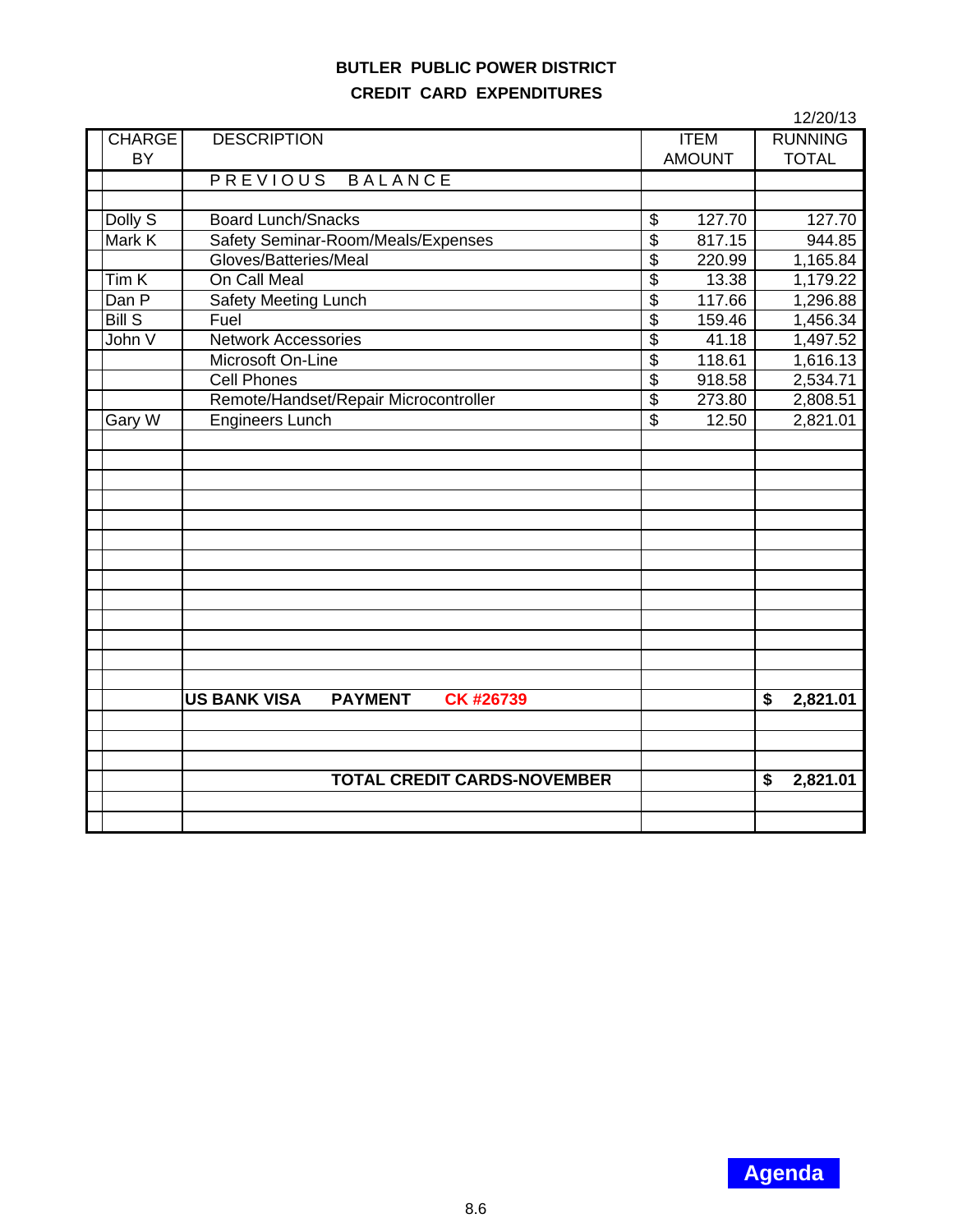| <b>CHECK/ACH</b> | <b>DATE</b> | <b>VENDOR NAME</b>                  | <b>AMOUNT</b>   | <b>DESCRIPTION</b>                 |
|------------------|-------------|-------------------------------------|-----------------|------------------------------------|
| 26691            | 11/20/2013  | <b>CREDIT BUREAU SERVICES</b>       | \$<br>360.31    | <b>COLLECTION STATEMENT</b>        |
| 26692            | 11/20/2013  | <b>HARTLAND CLEANING SERVICES</b>   | \$<br>691.22    | <b>NOVEMBER CLEANING/WINDOWS</b>   |
| 26693            | 11/20/2013  | <b>HOMESTEAD FUNDS</b>              | \$<br>1,000.00  | <b>DEFERRED COMPENSATION</b>       |
| 26694            | 11/20/2013  | <b>NRECA</b>                        | \$<br>806.26    | <b>R&amp;S ADMN FEE</b>            |
| 26695            | 11/20/2013  | <b>NRECA GROUP BENEFITS TRUST</b>   | 2,230.50<br>\$  | <b>PART D NOV PREMIUMS</b>         |
| 26697            | 12/3/2013   | <b>NEBRASKA RURAL ELECTRIC</b>      | 1,893.06<br>\$  | LOANS/SHARES                       |
| 26698            | 12/3/2013   | <b>METLIFE</b>                      | 62.28<br>\$     | <b>MET LIFE PREMIUMS</b>           |
| 26699            | 12/3/2013   | <b>AFLAC</b>                        | 1,274.46<br>\$  | <b>AFLAC PREMIUMS</b>              |
| 26700            | 12/6/2013   | ARPS GRAVEL AND CONCRETE INC        | 522.23<br>\$    | <b>ROCK</b>                        |
| 26701            | 12/6/2013   | <b>BELL LUMBER &amp; POLE CO</b>    | 14,393.65<br>\$ | <b>POLES</b>                       |
| ዋ<br>26702       | 12/6/2013   | <b>BERRY</b>                        | 49.85<br>\$     | <b>YELLOW PAGE ADS</b>             |
| 26703            | 12/6/2013   | <b>BJ'S HARDWARE, INC</b>           | 476.56<br>\$    | <b>MONTHLY CHARGES</b>             |
| 26704            | 12/6/2013   | <b>BUTLER COUNTY WELDING</b>        | \$<br>33.64     | <b>MONTHLY CHARGES</b>             |
| 26705            | 12/6/2013   | <b>CANNON TECHNOLOGIES, INC</b>     | \$<br>862.21    | CAP BANK CONTROLLER/REPAIR FEE AMI |
| 26706            | 12/6/2013   | <b>COMMUNITY INTERNET SYSTEMS I</b> | \$<br>14.00     | <b>MONTHLY CHARGE</b>              |
| 26707            | 12/6/2013   | <b>COOPERATIVE BENEFIT ADMIN</b>    | \$<br>307.50    | <b>PARTICIPANT FEES</b>            |
| 26708            | 12/6/2013   | <b>DALES FOOD PRIDE</b>             | \$<br>6.28      | <b>BOARD LUNCH</b>                 |
| 26709            | 12/6/2013   | <b>DAVID CITY UTILITIES</b>         | \$<br>118.23    | <b>UTILITIES</b>                   |
| 26710            | 12/6/2013   | DC AUTO PARTS                       | \$<br>164.38    | <b>OCT-NOV CHARGES</b>             |
| 26711            | 12/6/2013   | <b>DIDIERS GROCERY, INC</b>         | \$<br>24.99     | <b>KITCHEN SUPPLIES</b>            |
| 26712            | 12/6/2013   | <b>DITCH WITCH UNDERCON</b>         | \$<br>979.22    | <b>TRENCHER REPAIRS</b>            |
| 26713            | 12/6/2013   | <b>DUTTON-LAINSON COMPANY</b>       | \$<br>9,727.72  | <b>MATERIALS</b>                   |
| 26714            | 12/6/2013   | <b>ECO WATER SYSTEM</b>             | \$<br>54.83     | <b>COOLER RENT/WATER</b>           |
| 26715            | 12/6/2013   | <b>FASTENAL COMPANY</b>             | \$<br>84.01     | <b>MAINTENANCE ITEMS</b>           |

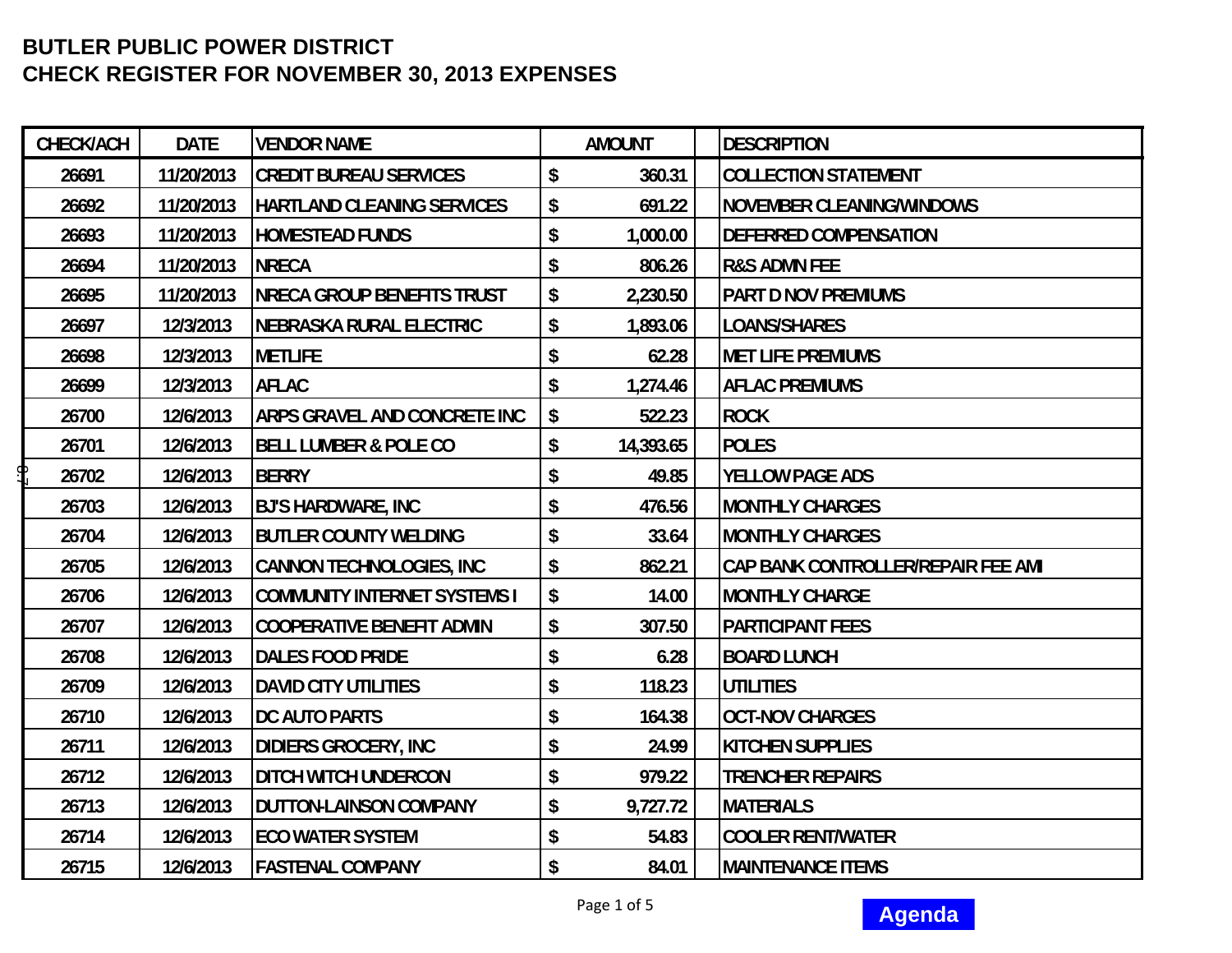| CHECK/ACH   | <b>DATE</b> | <b>VENDOR NAME</b>                      | <b>AMOUNT</b>          | <b>DESCRIPTION</b>                      |
|-------------|-------------|-----------------------------------------|------------------------|-----------------------------------------|
| 26716       | 12/6/2013   | <b>FRONTIER COOPERATIVE COMPANY</b>     | $\sqrt[6]{}$<br>552.20 | <b>FUEL CHARGES</b>                     |
| 26717       | 12/6/2013   | <b>GRAHAM TIRE LIN. NORTH</b>           | \$<br>1,695.92         | <b>TIRES</b>                            |
| 26718       | 12/6/2013   | <b>HUSKER ELECTRIC SUPPLY CO</b>        | \$<br>4,929.82         | <b>MATERIALS</b>                        |
| 26719       | 12/6/2013   | <b>HYDRAULIC EQUIPMENT SERVICE</b>      | \$<br>1,944.98         | <b>REPAIRS</b>                          |
| 26720       | 12/6/2013   | <b>JERRYS ELECTRIC INC</b>              | \$<br>3,750.00         | <b>REBUILT TRANSFORMERS</b>             |
| 26721       | 12/6/2013   | <b>KRIZ DAVIS</b>                       | \$<br>7,440.37         | <b>MATERIALS</b>                        |
| 26722       | 12/6/2013   | <b>LA RUE COFFEE</b>                    | \$<br>218.96           | <b>COFFEE SUPPLIES</b>                  |
| 26723       | 12/6/2013   | <b>LEE ENTERPRISES</b>                  | \$<br>42.29            | <b>MTNG NOTICE/NON-DISCRMINATION</b>    |
| 26724       | 12/6/2013   | <b>LINCOLN JOURNAL STAR</b>             | \$<br>158.80           | SUBSCRIPTION-12/13/13-12/12/14          |
| 26725       | 12/6/2013   | <b>VOID</b>                             | \$                     |                                         |
| \$<br>26726 | 12/6/2013   | NEBRASKA RURAL ELECTRIC ASSO            | \$<br>1,629.14         | <b>REN MAGAZINE/JT&amp;S CONFERENCE</b> |
| 26727       | 12/6/2013   | <b>OFFICENET</b>                        | 1,018.03<br>\$         | <b>OFFICE SUPPLIES</b>                  |
| 26728       | 12/6/2013   | ONE CALL CONCEPTS INC                   | 41.75<br>\$            | <b>LOCATES</b>                          |
| 26729       | 12/6/2013   | <b>ONLINE INFORMATION SERVICES</b>      | 70.50<br>\$            | UTILITY EXCHANGE REPORTS                |
| 26730       | 12/6/2013   | <b>PRAGUE QUIK STOP</b>                 | \$<br>102.97           | <b>FUEL CHARGE</b>                      |
| 26731       | 12/6/2013   | <b>RVWINC</b>                           | \$<br>3,965.66         | <b>ENGINEERING FEES</b>                 |
| 26732       | 12/6/2013   | <b>REHMER AUTO PARTS INC</b>            | \$<br>315.17           | <b>MONTHLY CHARGES</b>                  |
| 26733       | 12/6/2013   | <b>RIVERSIDE MANUFACTURING CO</b>       | \$<br>252.62           | <b>FR CLOTHING</b>                      |
| 26734       | 12/6/2013   | <b>SACK LUMBER COMPANY</b>              | \$<br>26.51            | <b>MONTHLY CHARGES</b>                  |
| 26735       | 12/6/2013   | <b>SCHMID &amp; SONS ENTERPRISES, I</b> | \$<br>504.09           | <b>REPAIRS/SERVICE</b>                  |
| 26736       | 12/6/2013   | <b>SKARSHAUG TESTING LAB INC</b>        | \$<br>213.86           | <b>GLOVE CLEAN &amp; TEST</b>           |
| 26737       | 12/6/2013   | <b>TIME WARNER CABLE</b>                | \$<br>109.95           | <b>MONTHLY SERVICE</b>                  |
| 26738       | 12/6/2013   | <b>TRIPLE S SERVICE LLC</b>             | \$<br>110.00           | <b>GARBAGE SERVICE</b>                  |
| 26739       | 12/6/2013   | <b>U.S. BANK</b>                        | \$<br>2,821.01         | <b>IMONTHLY CHARGES</b>                 |

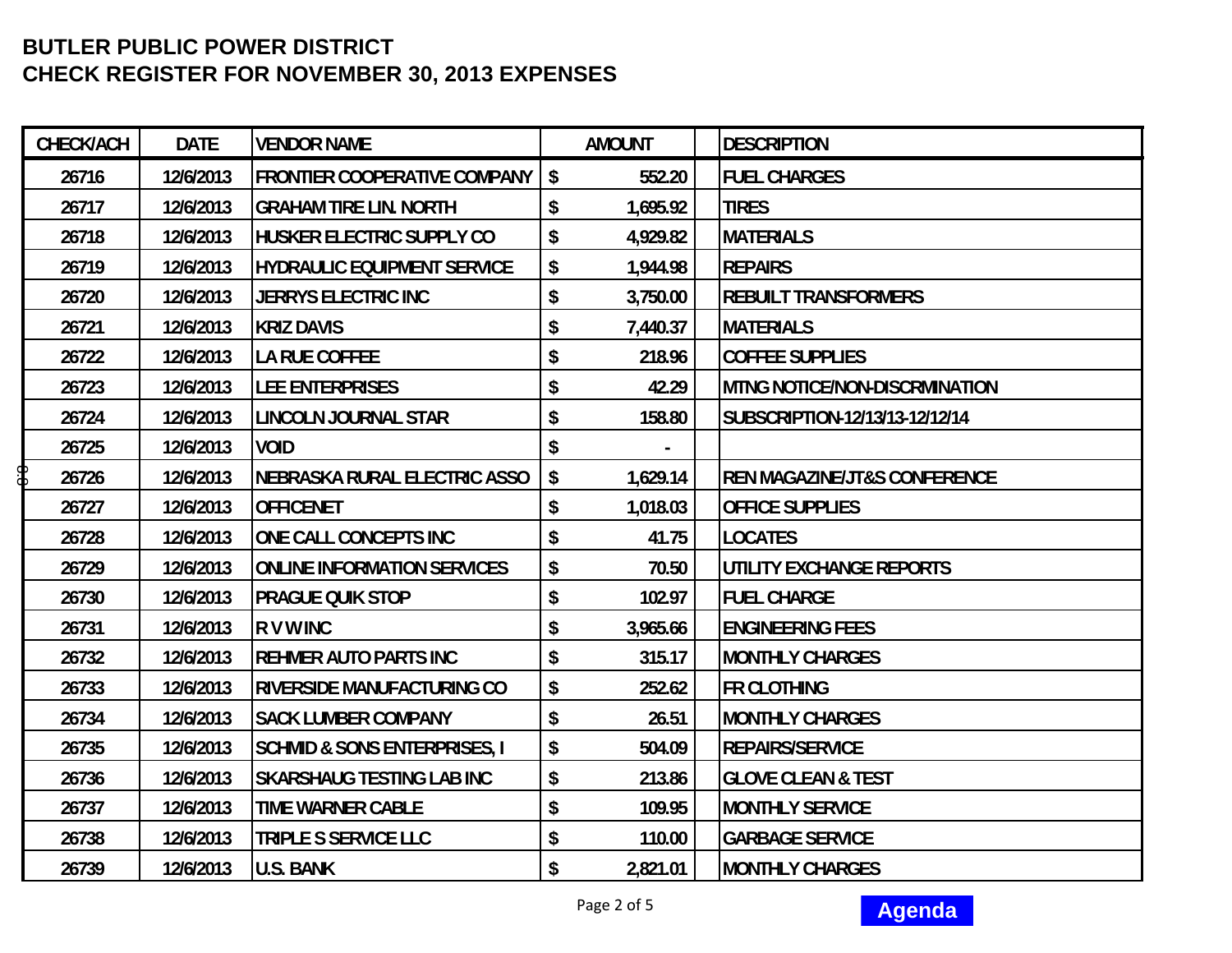| CHECK/ACH   | <b>DATE</b> | <b>VENDOR NAME</b>                 | <b>AMOUNT</b>   | <b>DESCRIPTION</b>                    |
|-------------|-------------|------------------------------------|-----------------|---------------------------------------|
| 26740       | 12/6/2013   | UNITED FARMERS COOPERATIVE         | 113.26<br>\$    | <b>FUEL CHARGES</b>                   |
| 26741       | 12/6/2013   | <b>WAHOO-WAVERLY</b>               | \$<br>38.28     | <b>MTNG NOTICE/NON-DISCRIMINATION</b> |
| 26742       | 12/6/2013   | <b>WESCO DISTRIBUTION, INC</b>     | \$<br>22,291.31 | <b>MATERIALS</b>                      |
| 26743       | 12/6/2013   | <b>WILLIS OUTERWEAR</b>            | \$<br>969.90    | <b>FR CLOTHING</b>                    |
| 26744       | 12/6/2013   | <b>VOID</b>                        | \$              |                                       |
| 26745       | 12/6/2013   | <b>VOID</b>                        | \$              |                                       |
| 26746       | 12/6/2013   | <b>WINDSTREAM</b>                  | \$<br>609.27    | <b>TELEPHONE SERVICE</b>              |
| 26747       | 12/6/2013   | <b>ZEE MEDICAL SERVICES</b>        | \$<br>200.78    | <b>MEDICAL SUPPLIES</b>               |
| 26748       | 12/17/2013  | <b>NEBRASKA RURAL ELECTRIC</b>     | \$<br>1,893.06  | <b>LOANS/SHARES</b>                   |
| 26749       | 12/18/2013  | <b>ALTISOURCE SOLUTIONS</b>        | 98.51<br>\$     | <b>CREDIT BALANCE REFUND</b>          |
| \$<br>26750 | 12/18/2013  | <b>BARONE SECURITY SYSTEMS</b>     | \$<br>178.74    | <b>ANNUAL FIRE INSPECTION</b>         |
| 26751       | 12/18/2013  | <b>BERENS-TATE CONSULTING GROU</b> | 2,500.00<br>\$  | 2008 BOND ARBITRAGE                   |
| 26752       | 12/18/2013  | <b>BREZINA GARY</b>                | 1,529.05<br>\$  | <b>IRRIGATION CREDIT REFUND</b>       |
| 26753       | 12/18/2013  | <b>BURT ROBERT D</b>               | 101.30<br>\$    | <b>CREDIT BALANCE REFUND</b>          |
| 26754       | 12/18/2013  | <b>BUTLER COUNTY LANDFILL, INC</b> | \$<br>85.99     | <b>DUMP FEES</b>                      |
| 26755       | 12/18/2013  | <b>DUGAN BUSINESS FORMS</b>        | \$<br>138.55    | W2/1099/WINDOW ENVELOPES              |
| 26756       | 12/18/2013  | <b>EATON TRACEY</b>                | \$<br>715.99    | <b>CREDIT BALANCE REFUND</b>          |
| 26757       | 12/18/2013  | <b>FANNIE MAY</b>                  | \$<br>200.00    | <b>CREDIT BALANCE REFUND</b>          |
| 26758       | 12/18/2013  | <b>FEDERATED RURAL ELECTRIC</b>    | \$<br>1,000.00  | <b>VILL OF RC DEDUCTIBLE</b>          |
| 26759       | 12/18/2013  | <b>FENCL PETER</b>                 | \$<br>187.80    | <b>CREDIT BALANCE REFUND</b>          |
| 26760       | 12/18/2013  | <b>HILDY CONSTRUCTION INC</b>      | \$<br>400.00    | <b>HEAT PUMP INCENTIVE</b>            |
| 26761       | 12/18/2013  | <b>HILGER MATT</b>                 | \$<br>200.00    | <b>HEAT PUMP INCENTIVE</b>            |
| 26762       | 12/18/2013  | <b>JACKSON SERVICES INC</b>        | \$<br>152.44    | <b>MAT SERVICE</b>                    |
| 26763       | 12/18/2013  | <b>MARTENS MONTY</b>               | \$<br>31.23     | <b>CREDIT BALANCE REFUND</b>          |



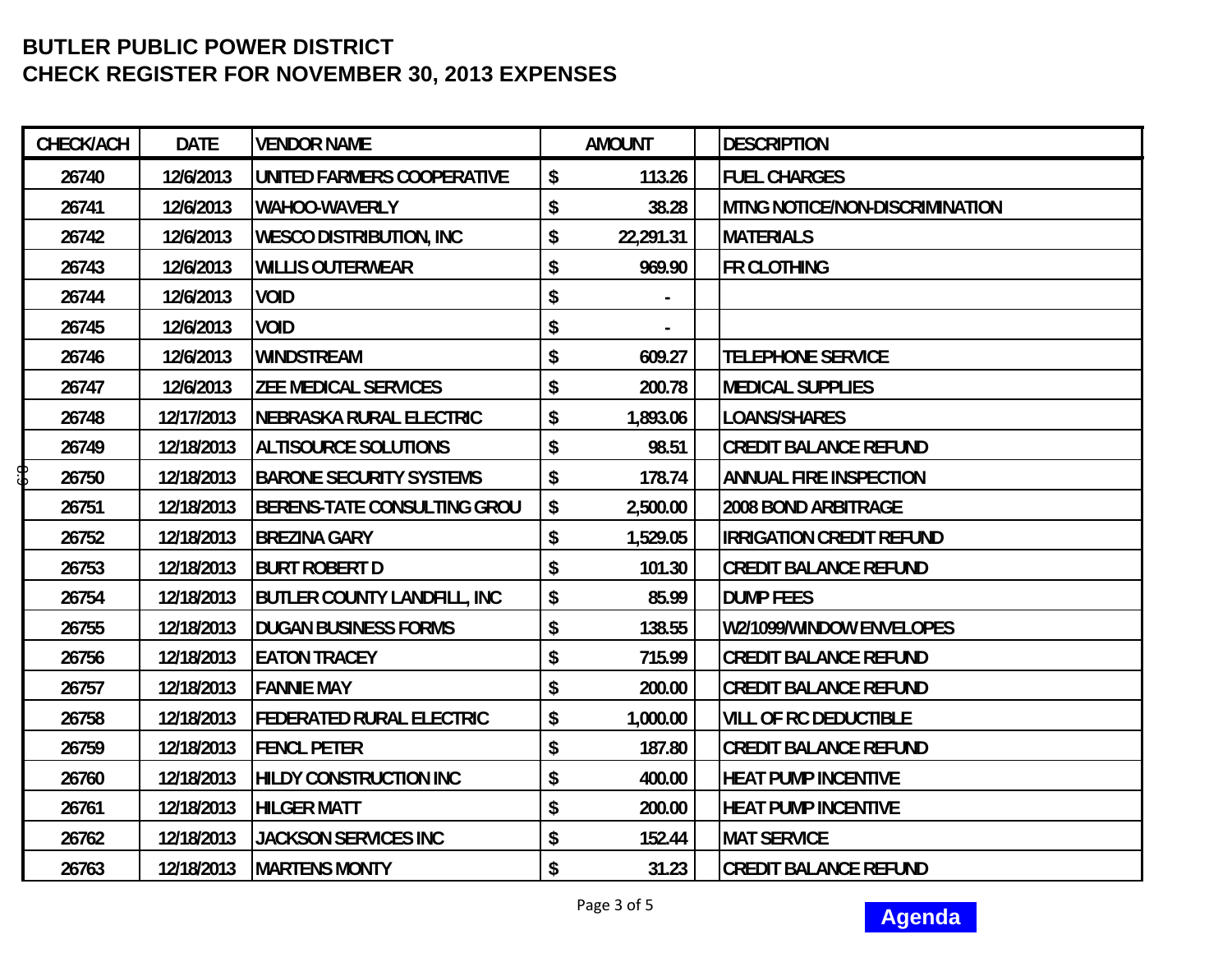| <b>CHECK/ACH</b> | <b>DATE</b> | <b>VENDOR NAME</b>            | <b>AMOUNT</b>      | <b>DESCRIPTION</b>                |
|------------------|-------------|-------------------------------|--------------------|-----------------------------------|
| 26764            | 12/18/2013  | <b>IMEDINGER TOM</b>          | 2,400.00           | <b>GEOTHERMAL REBATES</b>         |
| 26765            | 12/18/2013  | <b>IMERRY JEFF</b>            | \$<br>298.80       | <b>CREDIT BALANCE REFUND</b>      |
| 26766            | 12/18/2013  | INEBRASKA ELECTRIC G & T      | \$<br>1,015,886.17 | <b>POWER BILL</b>                 |
| 26767            | 12/18/2013  | INEBRASKA MACHINERY COMPANY   | \$<br>401.96       | <b>TEST TRANSFER SWITCH</b>       |
| 26768            | 12/18/2013  | <b>NISC</b>                   | \$<br>180.41       | <b>REMIT PLUS SUPPORT</b>         |
| 26769            | 12/18/2013  | <b>NORTHSIDE INC</b>          | 4,152.20           | <b>FUEL/ETC CHARGES</b>           |
| 26770            | 12/18/2013  | <b>RECEK MATTHEW</b>          | \$<br>357.47       | <b>CREDIT BALANCE REFUND</b>      |
| 26771            | 12/18/2013  | <b>SEDC</b>                   | \$<br>8,883.87     | <b>MONTHLY CHARGES/WO AUDIT</b>   |
| 26772            | 12/18/2013  | <b>SHELL FLEET PLUS</b>       | \$<br>2,631.89     | <b>FUEL CHARGES</b>               |
| 26773            | 12/18/2013  | <b>STOP INN</b>               | 14.96              | <b>MISC-DEF</b>                   |
| գ[<br>3<br>26774 | 12/18/2013  | UNITED PARCEL SERVICE         | \$<br>225.78       | <b>MONTHLY CHARGES</b>            |
| 26775            | 12/18/2013  | WESTPHAL, GARY                | 749.82             | <b>EXPENSE REPORT 8/5-12/9/13</b> |
| 26776            | 12/18/2013  | <b>YOCUM JED</b>              | \$<br>66.30        | <b>CREDIT BALANCE REFUND</b>      |
| 26777            | 12/18/2013  | <b>CREDIT BUREAU SERVICES</b> | \$<br>318.58       | <b>COLLECTION SERVICE</b>         |

**CHECK TOTAL 1,138,255.66 \$** 

| <b>CHECK/ACH</b> | <b>DATE</b> | <b>IVENDOR NAME</b>             | <b>AMOUNT</b> |            | <b>IDESCRIPTION</b>             |
|------------------|-------------|---------------------------------|---------------|------------|---------------------------------|
| 90597            | 11/15/2013  | <b>IBOND PAYMENTS</b>           |               | 175,000.00 | <b>12012 BOND PRINCIPAL</b>     |
| 90598            | 11/15/2013  | <b>IBOND PAYMENTS</b>           |               | 37,561.25  | <b>12012A BOND INTEREST</b>     |
| 90599            | 11/19/2013  | <b>IUS DEPT OF THE TREASURY</b> |               | 17,452.39  | <b>IFEDERAL WITHHOLDING</b>     |
| 90600            | 11/19/2013  | <b>INRECA</b>                   |               | 6,897.58   | <b>1401K LOAN/CONTRIBUTIONS</b> |

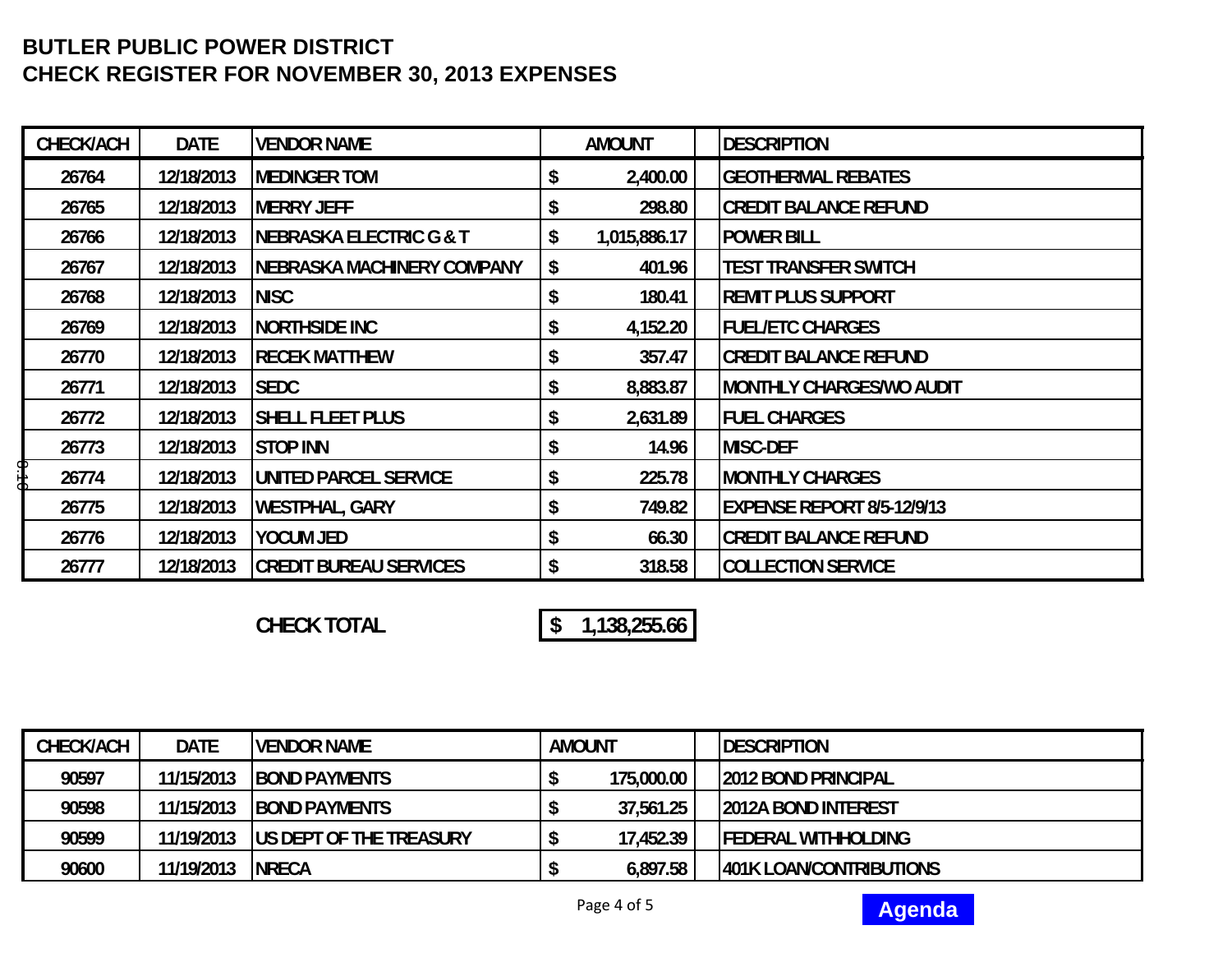| <b>CHECK/ACH</b> | <b>DATE</b> | <b>IVENDOR NAME</b>             | <b>AMOUNT</b> | <b>IDESCRIPTION</b>             |
|------------------|-------------|---------------------------------|---------------|---------------------------------|
| 90601            | 11/19/2013  | INEBRASKA DEPT OF REVENUE       | 5,816.05      | <b>ISTATE WITHHOLDING</b>       |
| 90602            | 11/19/2013  | IAUXILIARY PR CHECK             | 600.25        | <b>PR DEDUCTION</b>             |
| 90603            | 11/29/2013  | <b>IUS DEPT OF AGRICULTURE</b>  | 7,813.05      | <b>RUS P&amp;I</b>              |
| 90604            | 11/30/2013  | ICOOPERATIVE BENEFIT ADMIN      | 3,668.31      | <b>IFLEX/HRA PAYMENTS</b>       |
| 90605            | 12/20/2013  | INEBRASKA DEPT OF REVENUE       | 65,785.78     | <b>SALES TAX</b>                |
| 90606            | 12/3/2013   | <b>IUS DEPT OF THE TREASURY</b> | 39,845.21     | <b>IFEDERAL WITHHOLDING</b>     |
| 90607            | 12/3/2013   | <b>NRECA</b>                    | 6,598.76      | <b>401K LOANS/CONTRIBUTIONS</b> |
| 90608            | 12/3/2013   | IAUXILIARY PR CHECK             | 600.25        | <b>PR DEDUCTION</b>             |

**ACH TOTAL 367,638.88 \$** 

8.11

# **DIRECT DEPOSIT REGISTER FOR OCTOBER 2013**

**CHECKS FROM TO TOTAL AMOUNT DESCRIPTION/DIRECT DEPOSIT2951 2956 11/01-11/15/13 1,684.45 \$ BOARD 2957 2981 11/01-11/15/13 41,669.58 \$ PAYROLL-EMPLOYEES 2982 3006 26696 11/16-11/30/13 85,198.79 \$ PAYROLL-EMPLOYEES TOTAL DIRECT DEPOSIT 128,552.82 \$ TOTAL EXPENDITURES-NOVEMBER 2013\$ 1,634,447.36**

Page 5 of 5

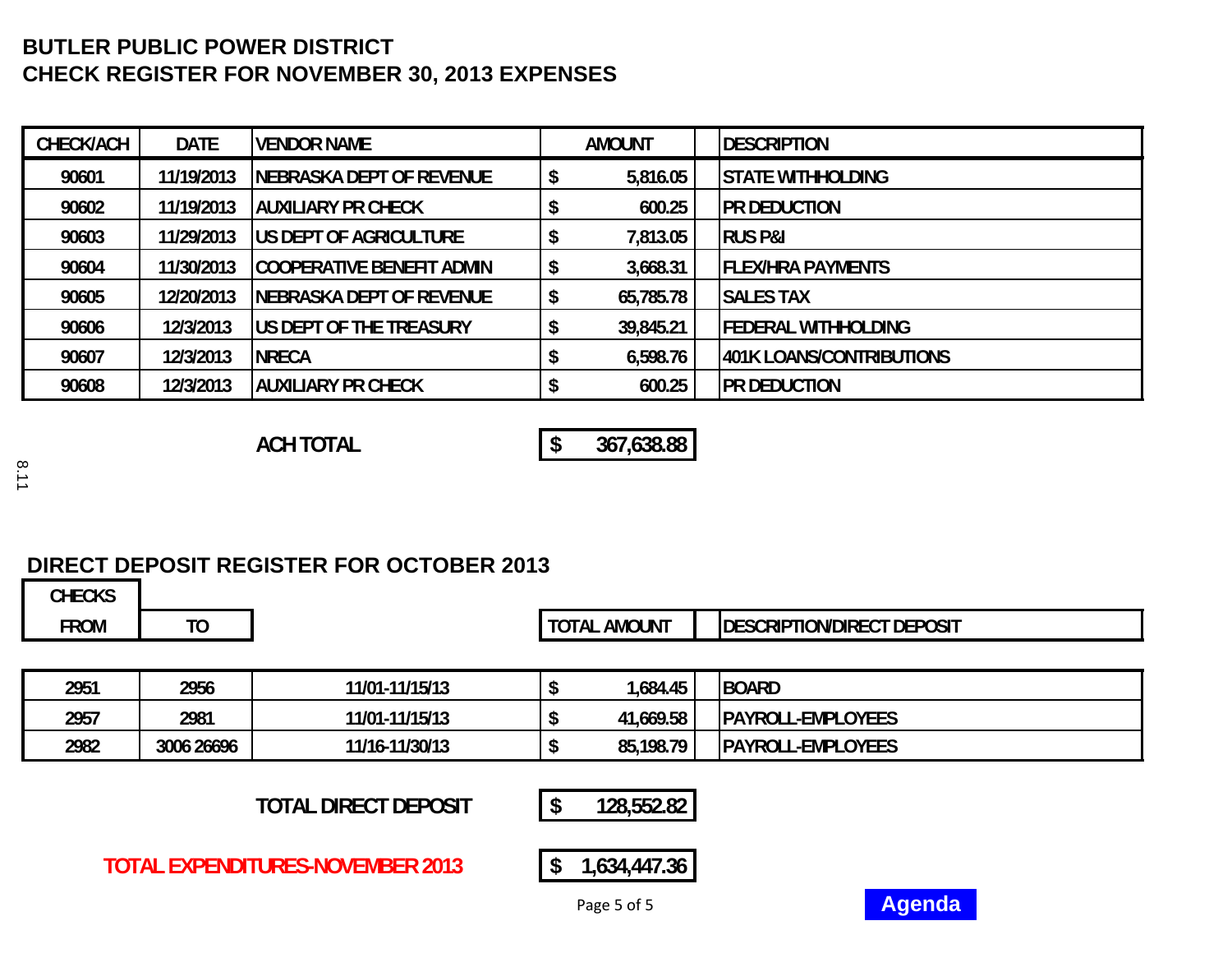# **BUTLER PUBLIC POWER DISTRICT 2013 - DIRECTORS PER DIEM/EXPENSES**

**NOVEMBER 2013**

| <b>DIRECTOR NAME</b>                                       | <b>G YINDRICK</b> |                            |                            | <b>G KUCERA</b>   DeWISPELARE G OHNOUTKA | <b>BLAZEK</b>   | <b>W CROOK</b>     | <b>L DAUEL</b> | <b>J SCHMID</b>             |                      |
|------------------------------------------------------------|-------------------|----------------------------|----------------------------|------------------------------------------|-----------------|--------------------|----------------|-----------------------------|----------------------|
| <b>NOVEMBER PER DIEM</b>                                   | 350.00            | 350.00                     | 350.00                     | 0.00                                     | 350.00          | 0.00               | 350.00         | 350.00                      |                      |
| <b>YTD - PER DIEM</b>                                      | \$4,550.00        | 3,675.00<br>\$             | \$<br>4,725.00             | \$<br>2,275.00                           | 1,050.00<br>-\$ | \$4,025.00         | \$4,200.00     | \$5,075.00                  |                      |
| <b>YTD - GIFT CARDS</b>                                    |                   |                            |                            |                                          |                 |                    |                |                             |                      |
| <b>YTD - PER DIEMS RETD</b>                                | (100.00)<br>\$    |                            |                            |                                          |                 |                    |                | \$<br>(300.00)              |                      |
| <b>NOVEMBER EXPENSES</b>                                   | 9.04<br>\$        | $\boldsymbol{\$}$<br>18.08 | $\boldsymbol{\$}$<br>11.30 |                                          | \$<br>32.21     | \$<br>$\mathbf{r}$ | \$<br>30.51    | \$<br>14.69                 |                      |
| <b>YTD EXPENSES - TRAVEL ETC</b>                           | Ŝ.<br>878.05      | Ŝ.<br>522.17               | Ŝ.<br>987.44               | \$<br>245.95                             | \$<br>128.83    | \$<br>862.35       | \$<br>413.19   | \$1,054.84                  |                      |
| <b>HEALTH INSURANCE</b>                                    |                   |                            |                            |                                          |                 |                    |                |                             | \$<br>$\blacksquare$ |
| <b>HEALTH SCREENINGS</b>                                   |                   |                            |                            |                                          |                 |                    |                |                             | \$<br>$\blacksquare$ |
|                                                            |                   |                            |                            |                                          |                 |                    |                |                             |                      |
| <b>TOTAL PER DIEM &amp; EXPENSES</b><br><b>BY DIRECTOR</b> | \$5,328.05        | \$4,197.17                 | \$<br>5,712.44             | \$<br>2,520.95                           |                 | \$4,887.35         |                | $$4,613.19$ $$5,829.84$ $$$ |                      |
| $\mathbf{v}$                                               |                   |                            |                            |                                          |                 |                    |                |                             |                      |
| <b>INDIRECT YTD EXPENSES:</b>                              |                   |                            |                            |                                          |                 |                    |                |                             |                      |
| <b>HEALTH INSURANCE-BOARD</b>                              |                   |                            |                            |                                          |                 |                    |                |                             | \$45,011.46          |
| <b>HEALTH INSURANCE (Papik)</b>                            |                   |                            |                            |                                          |                 |                    |                |                             | \$<br>7,867.42       |
| <b>BOARD MTNG-PAPIK</b>                                    |                   |                            |                            |                                          |                 |                    |                |                             | \$<br>6,487.95       |
| <b>LEGAL SEMINAR 1/2 COST</b>                              |                   |                            |                            |                                          |                 |                    |                |                             | \$<br>529.10         |
| <b>BOARD MTNG MEALS/SNACKS</b>                             |                   |                            |                            |                                          |                 |                    |                |                             | \$<br>1,190.06       |
| <b>ELECTION COST SHARE</b>                                 |                   |                            |                            |                                          |                 |                    |                |                             |                      |
| <b>MISC COSTS (Labels)</b>                                 |                   |                            |                            |                                          |                 |                    |                |                             | \$<br>501.19         |
| <b>RURAL ELECTRIC MAGAZINE SUB</b>                         |                   |                            |                            |                                          |                 |                    |                |                             |                      |
| <b>LEGISLATIVE MTNG COSTS</b>                              |                   |                            |                            |                                          |                 |                    |                |                             | \$<br>978.21         |
| <b>HEALTH INSURANCE SCREENINGS</b>                         |                   |                            |                            |                                          |                 |                    |                |                             | \$<br>500.00         |
| <b>BOARD MTNG NOTICES</b>                                  |                   |                            |                            |                                          |                 |                    |                |                             | \$<br>377.75         |
| <b>TREASURERS BOND</b>                                     |                   |                            |                            |                                          |                 |                    |                |                             | \$<br>375.00         |

**TOTAL BOARD EXPENSES 63,818.14 \$** 

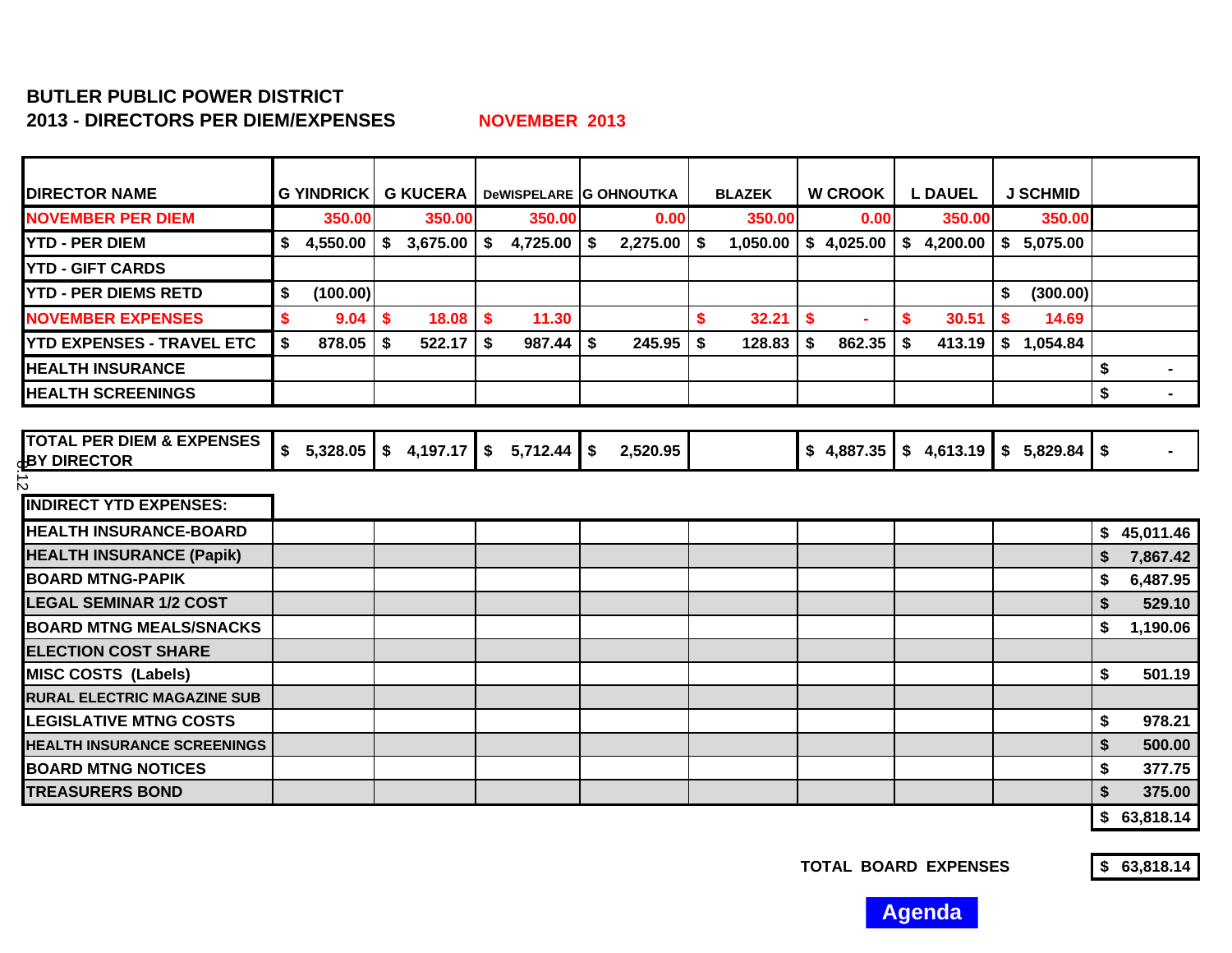# *BUTLER PUBLIC POWER DISTRICT DAVID CITY, NEBRASKA*

# **VOTING DELEGATES, ALTERNATES and DIRECTORS for 2014 January 13, 2014**

<span id="page-18-0"></span>

| 01. | NREA (Nebraska Rural Electric Association) State Director      |                          |                                                                                |  |  |  |  |  |
|-----|----------------------------------------------------------------|--------------------------|--------------------------------------------------------------------------------|--|--|--|--|--|
|     | <b>Voting Delegate</b>                                         |                          | John Schmid                                                                    |  |  |  |  |  |
|     | <b>First Alternate</b>                                         |                          | Gary Westphal                                                                  |  |  |  |  |  |
| 02. | NRECA (National Rural Electric Cooperative Association)        |                          |                                                                                |  |  |  |  |  |
|     | <b>Voting Delegate</b>                                         | $\omega_{\rm{max}}$      | <b>Walter Crook</b>                                                            |  |  |  |  |  |
|     | Alternate                                                      |                          | Gary Westphal                                                                  |  |  |  |  |  |
| 03. | CFC (National Rural Utilities Cooperative Finance Corporation) |                          |                                                                                |  |  |  |  |  |
|     | <b>Voting Delegate</b>                                         |                          | <b>Walter Crook</b>                                                            |  |  |  |  |  |
|     | <b>First Alternate</b>                                         | $\overline{\phantom{a}}$ | Gary Westphal                                                                  |  |  |  |  |  |
| 04. |                                                                |                          | G & T (Nebraska Electric Generation & Transmission Cooperative, Inc.)          |  |  |  |  |  |
|     | <b>Voting Delegate</b>                                         |                          | John Schmid                                                                    |  |  |  |  |  |
|     | <b>First Alternate</b>                                         |                          | Gary Westphal                                                                  |  |  |  |  |  |
| 05. | NPA (Nebraska Power Association)                               |                          |                                                                                |  |  |  |  |  |
|     | Delegate                                                       |                          |                                                                                |  |  |  |  |  |
|     | <b>First Alternate</b>                                         |                          | Gary Westphal                                                                  |  |  |  |  |  |
| 06. | NRE Coop (Nebraska Rural Electric Cooperative, Inc.)           |                          |                                                                                |  |  |  |  |  |
|     | <b>Voting Delegate</b>                                         |                          | Gary Westphal                                                                  |  |  |  |  |  |
| 07. | NEPA (Nebraska Electric Power Authority)                       |                          |                                                                                |  |  |  |  |  |
|     | Director                                                       |                          | Gary Yindrick                                                                  |  |  |  |  |  |
| 08. |                                                                |                          | NRTC (National Rural Telecommunications Cooperative) & Nebraska Rural TV, Inc. |  |  |  |  |  |
|     | <b>Voting Delegate</b>                                         | $\overline{\phantom{a}}$ | <b>Walter Crook</b>                                                            |  |  |  |  |  |
|     | <b>First Alternate</b>                                         | $\omega_{\rm{eff}}$      | Gary Westphal                                                                  |  |  |  |  |  |
| 09. | Federated Rural Electric Insurance Exchange                    |                          |                                                                                |  |  |  |  |  |
|     | <b>Voting Delegate</b>                                         |                          | Gary Kucera                                                                    |  |  |  |  |  |
|     | <b>First Alternate</b>                                         |                          | Gary Westphal                                                                  |  |  |  |  |  |
|     |                                                                |                          |                                                                                |  |  |  |  |  |
|     |                                                                |                          |                                                                                |  |  |  |  |  |

Board Approved: 01/13/14 Attested:

Secretary

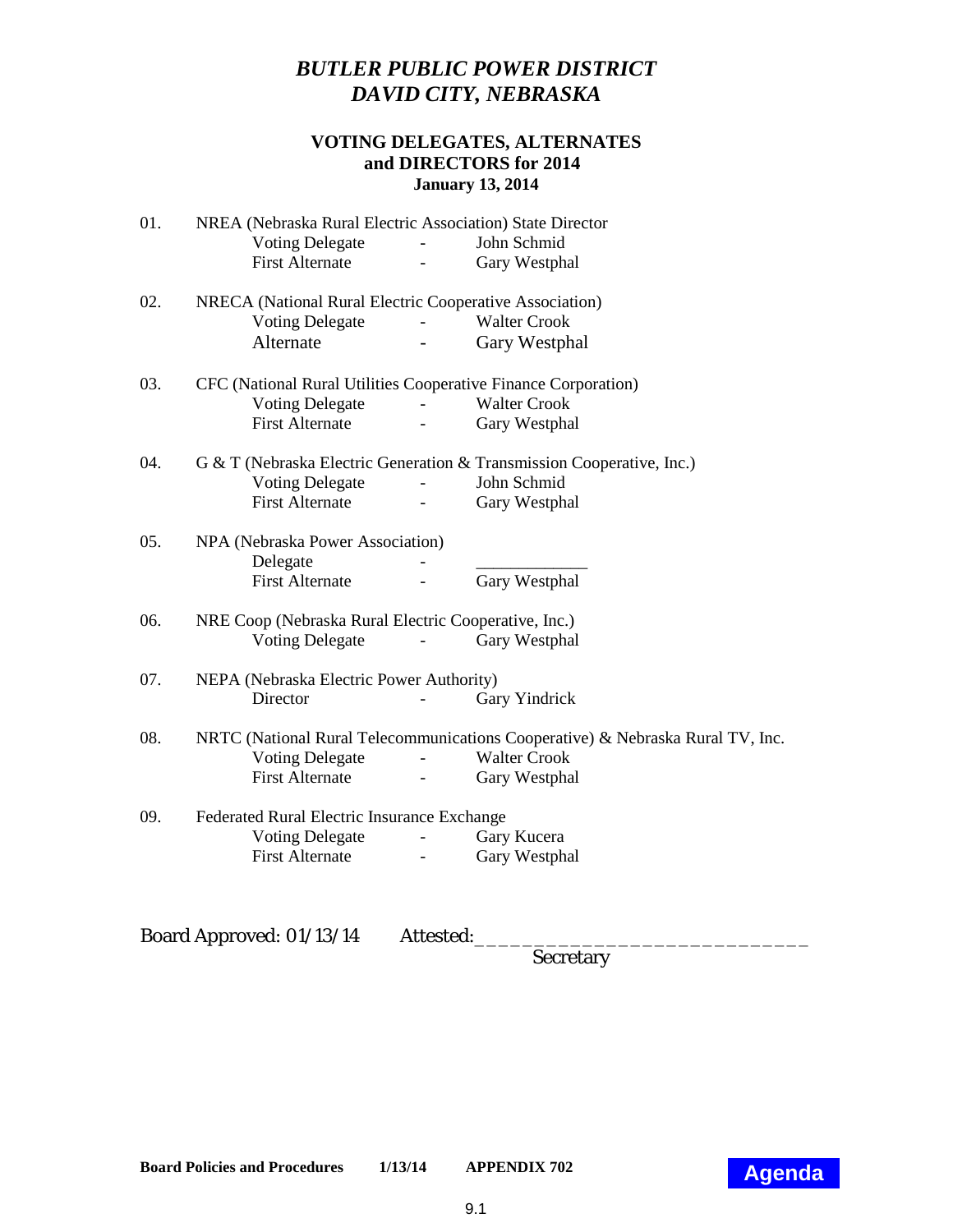# *Manager's Report january13, 2014*

# <span id="page-19-0"></span>• NPPD

- o Contract Discussions Wholesale Agreement Team (WAT) o .
- David City Chamber 2014 Dues \$309
- RMEL 2014 Dues \$460
- 2014 IRS Mileage Rate 56 cents/mile for business miles driven
- Dennis Stout EON Large Wind Developer will be here in Feb.
- Senator Jerry Johnson plans to be here in May
- Late items
	- o
	- o
	- o
- Upcoming Events\*\*
	- o **Future Board. Mtgs. – Feb. 10, March 10, April 10**
	- o **NREA Bd Mtg/Legislative Reception – Feb. 4, Embassy Suites**
	- o **NREA Director Updates – Feb. 5-6, Embassy Suites, Lincoln/ who**
	- o **NPPD Board Mtgs. – Feb. 13/14, Columbus (who?**
	- o **NEFCU Gov't Affairs Conference – Feb 24-26, Wash DC**
	- o **NRECA Annual Mtg. – March 3-5, Nashville – js/gy/wc/gw**
	- o **NRECA Legislative Rally – May 5-7, Washington DC**
- \* Provided at Board Meeting
- \*\* Discussion item

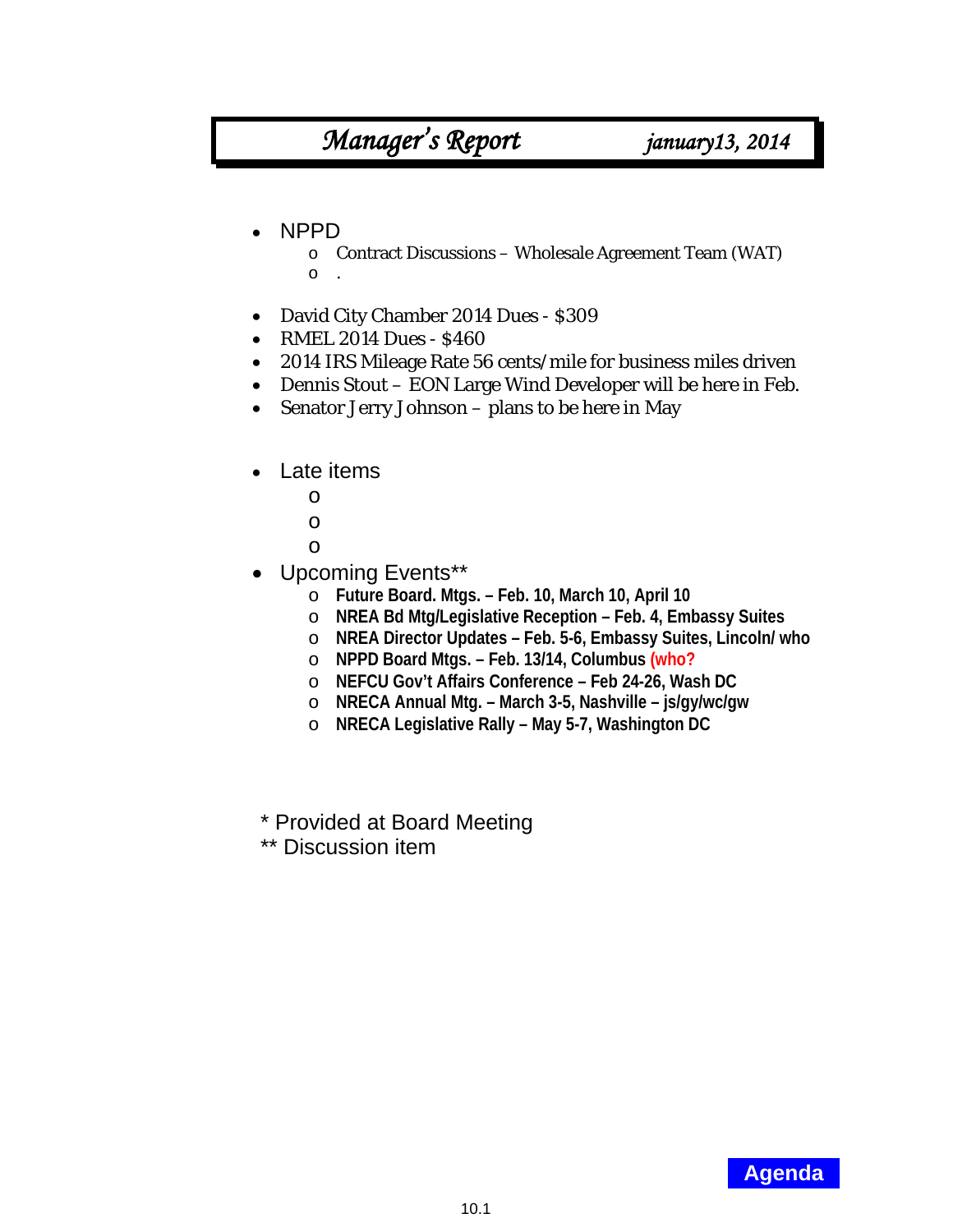# **Outage Reliability Report December 2013**

Page 1 of 1

<span id="page-20-0"></span>

|           | Date      | Outage<br>Time                   | Name                           | Outage<br>Type                                     | <b>Billable</b> | Crew Assigned         |  | Outage<br>Hours           | Customers<br>Out             | Total<br>Hours |
|-----------|-----------|----------------------------------|--------------------------------|----------------------------------------------------|-----------------|-----------------------|--|---------------------------|------------------------------|----------------|
|           | $12 - 02$ | 02:16 PM                         | <b>FRONTIER</b>                | Animal                                             | False           | $T-14, T-3$           |  | 0.33                      |                              | 2.33           |
|           | $12 - 10$ | 10:56 AM                         | <b>BARTUNEK BRUCE</b>          | Equipment Failure - OCR                            | False           | Re-energized line and |  | 0.85                      | 316                          | 268.60         |
|           | $12 - 10$ | 10:56 AM                         | <b>MADSEN MARK</b>             | <b>Equipment Failure - OCR</b>                     | False           | <b>Bad OCR</b>        |  | 4.12                      | 17                           | 69.98          |
|           | $12 - 11$ | 03:50 AM                         | <b>VANDENBERG WILLIAM</b>      | Equipment Failure - Hotline Clamp                  | False           | $T-14$                |  | 0.83                      | $\overline{2}$               | 1.67           |
|           | $12 - 18$ | 11:45 AM                         | DOLEZAL DONALD D               | Equipment Failure - OCR                            | False           | T-3, T-4, T-14        |  | 1.55                      | 8                            | 12.40          |
|           | $12 - 30$ | 08:31 AM                         | <b>ROMBACH CHRIS</b>           | <b>Equipment Overload</b>                          | False           | $T-3$                 |  | 0.73                      |                              | 0.73           |
|           | $12 - 28$ | 01:10 AM                         | <b>TIMONEY KEVIN</b>           | Equipment Failure - Hotline Clamp                  | False           | $T-4$                 |  | 1.42                      | 3                            | 4.25           |
|           | $12 - 29$ | 01:46 PM                         | <b>BOCK GALEN</b>              | Equipment Failure - OCR                            | False           | $T-4, T-10$           |  | 0.72                      | 250                          | 179.17         |
| $\vec{z}$ | SAIDI:    | 3.59 Avg Minutes/Customer Served |                                | 8<br><b>Total Number of Outages</b><br>Outages:    |                 |                       |  |                           | <b>Total Reported Hours:</b> | 10.55          |
|           | SAIFI:    | 0.10 Outages/Customer Served     |                                | 99.99898%<br>ASAI:<br>Percent Service is Available |                 |                       |  |                           | Total Customers Out:         | 604.00         |
|           | CAIDI:    |                                  | 35.76 Avg Minutes/Customer Out |                                                    |                 |                       |  | Total Customer Hours Out: |                              | 539.13         |